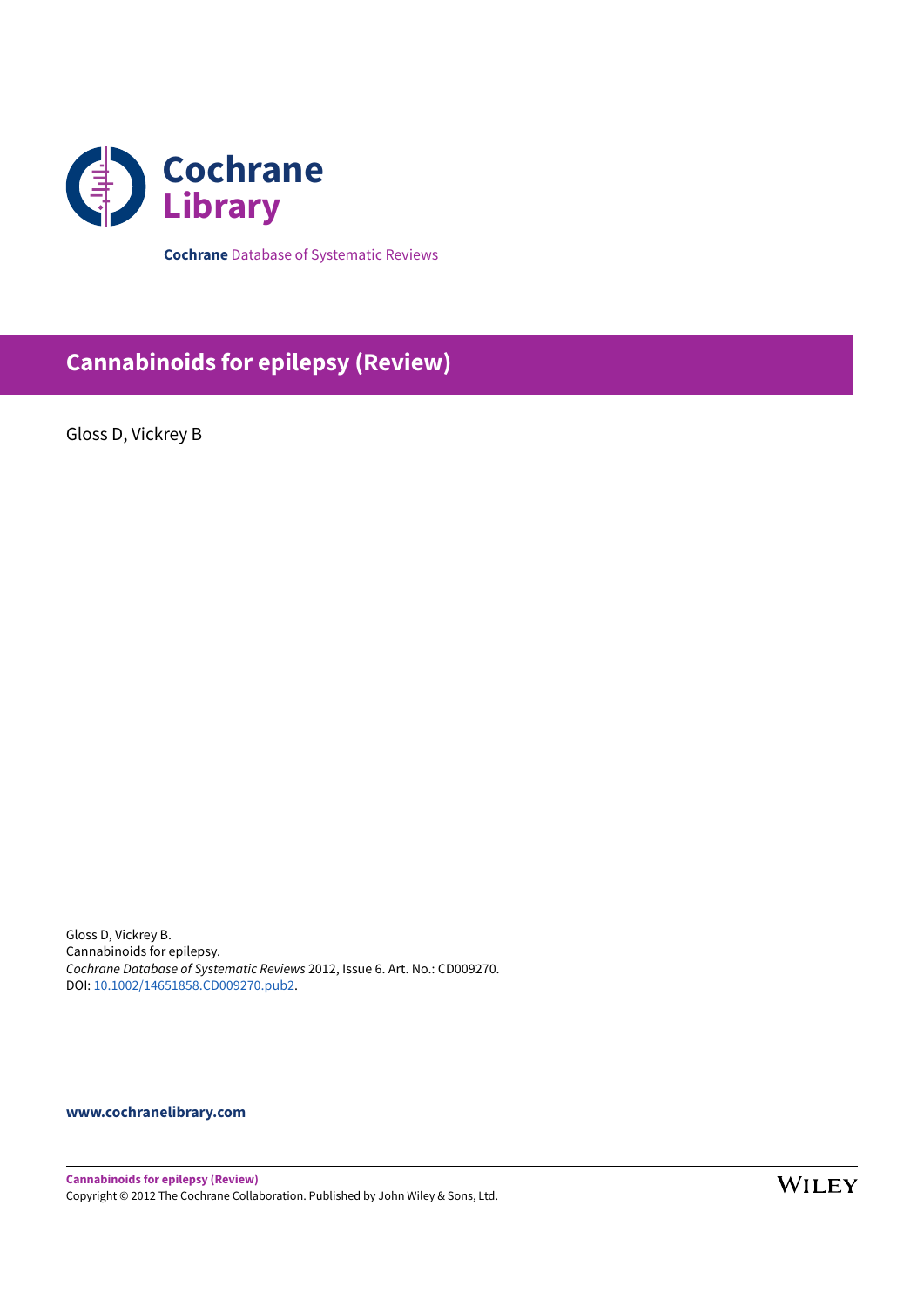

Trusted evidence.<br>Informed decisions.<br>Better health.

# TABLE OF CONTENTS

| HEADER                     |    |
|----------------------------|----|
| ABSTRACT                   |    |
| PLAIN LANGUAGE SUMMARY     |    |
| BACKGROUND                 | 3  |
| <b>OBJECTIVES</b>          | 3  |
| <b>METHODS</b>             | 3  |
| <b>RESULTS</b>             | 5  |
| <b>DISCUSSION</b>          | 6  |
|                            | 6  |
| ACKNOWLEDGEMENTS           |    |
|                            | 8  |
| CHARACTERISTICS OF STUDIES | 10 |
| APPENDICES                 | 16 |
|                            | 18 |
|                            | 18 |
|                            | 18 |
| INDEX TERMS                | 18 |
|                            |    |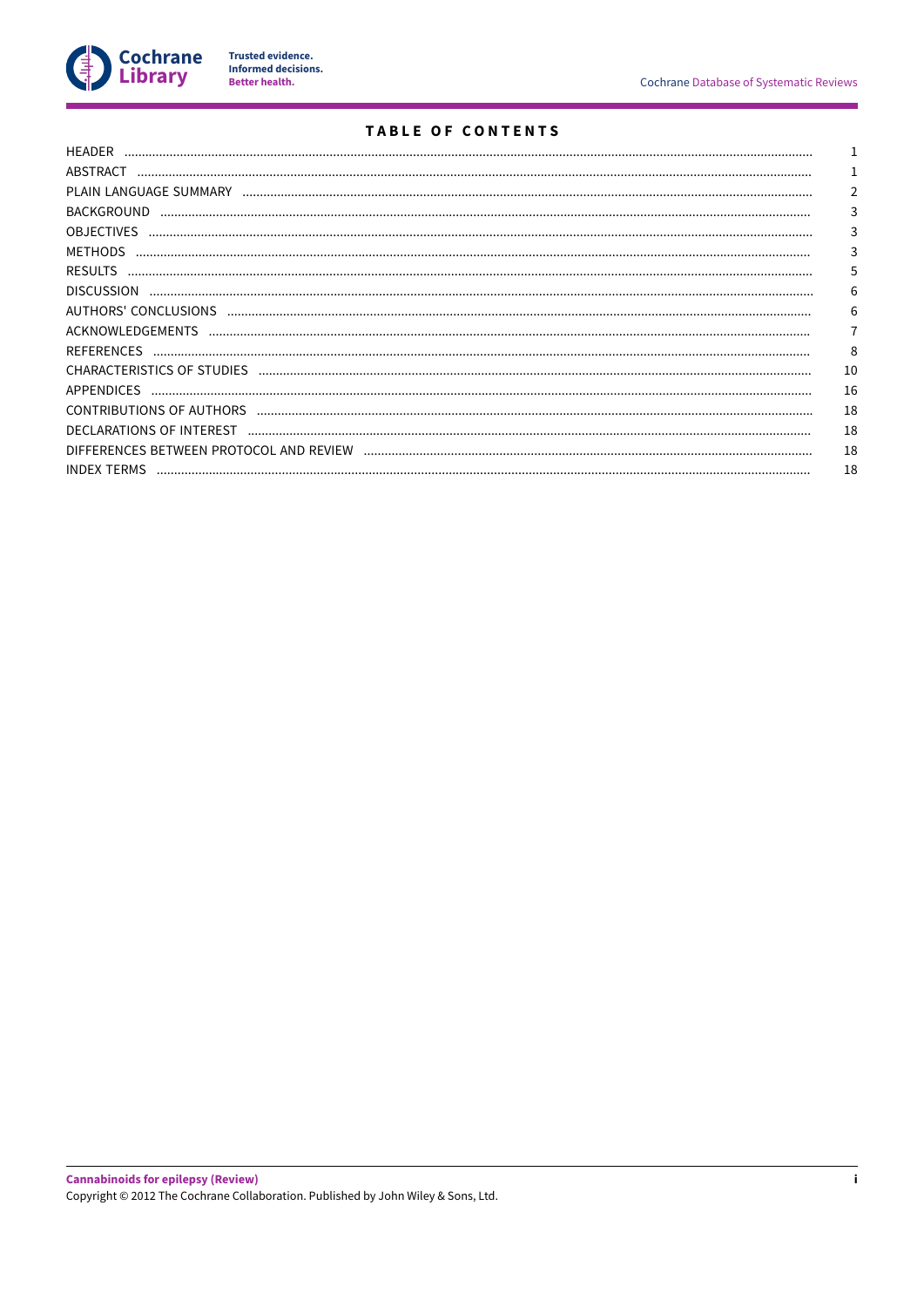

### <span id="page-2-0"></span>**[Intervention Review]**

# **Cannabinoids for epilepsy**

David Gloss1, Barbara Vickrey1

1Department of Neurology, University of California, Los Angeles, California, USA

**Contact address:** David Gloss, Department of Neurology, University of California, Reed Neurologic Research Center, 710 Westwood Plaza, Suite 1-250, Los Angeles, California, 90095-1769, USA. [dgloss@ucla.edu.](mailto:dgloss@ucla.edu)

**Editorial group:** Cochrane Epilepsy Group. **Publication status and date:** New, published in Issue 6, 2012.

**Citation:** Gloss D, Vickrey B. Cannabinoids for epilepsy. *Cochrane Database of Systematic Reviews* 2012, Issue 6. Art. No.: CD009270. DOI: [10.1002/14651858.CD009270.pub2.](https://doi.org/10.1002%2F14651858.CD009270.pub2)

Copyright © 2012 The Cochrane Collaboration. Published by John Wiley & Sons, Ltd.

# **A B S T R A C T**

#### <span id="page-2-1"></span>**Background**

Marijuana appears to have anti-epileptic effects in animals. It is not currently known if it is effective in patients with epilepsy. Some states in the United States of America have explicitly approved its use for epilepsy.

#### **Objectives**

To assess the efficacy of marijuana, or one of marijuana's constituents in the treatment of people with epilepsy.

#### **Search methods**

We searched the Cochrane Epilepsy Group Specialized Register (May 15, 2012), the Cochrane Central Register of Controlled Trials (CENTRAL issue 4 of 12, *The Cochrane Library* 2012),MEDLINE (PubMed, searched on May 15, 2012), ISI Web of Knowledge (May 15, 2012), CINAHL (EBSCOhost, May 15, 2012), and ClinicalTrials.gov (May 15, 2012). In addition, we included studies we personally knew about that were not found by the searches, as well as references in the identified studies.

### **Selection criteria**

Randomized controlled trials (RCTs), whether blinded or not.

#### **Data collection and analysis**

Two authors independently selected trials for inclusion and extracted data. The primary outcome investigated was seizure freedom at one year or more, or three times the longest interseizure interval. Secondary outcomes included: responder rate at six months or more, objective quality of life data, and adverse events.

#### **Main results**

We found four randomized reports which included a total of 48 patients, each of which used cannabidiol as the treatment agent. One report was an abstract, and another was a letter to the editor. Anti-epileptic drugs were continued in all. Details of randomisation were not included in any study. There was no investigation of whether control and treatment groups were the same or different. All the reports were low quality.

The four reports only answered the secondary outcome about adverse effects. None of the patients in the treatment groups suffered adverse effects.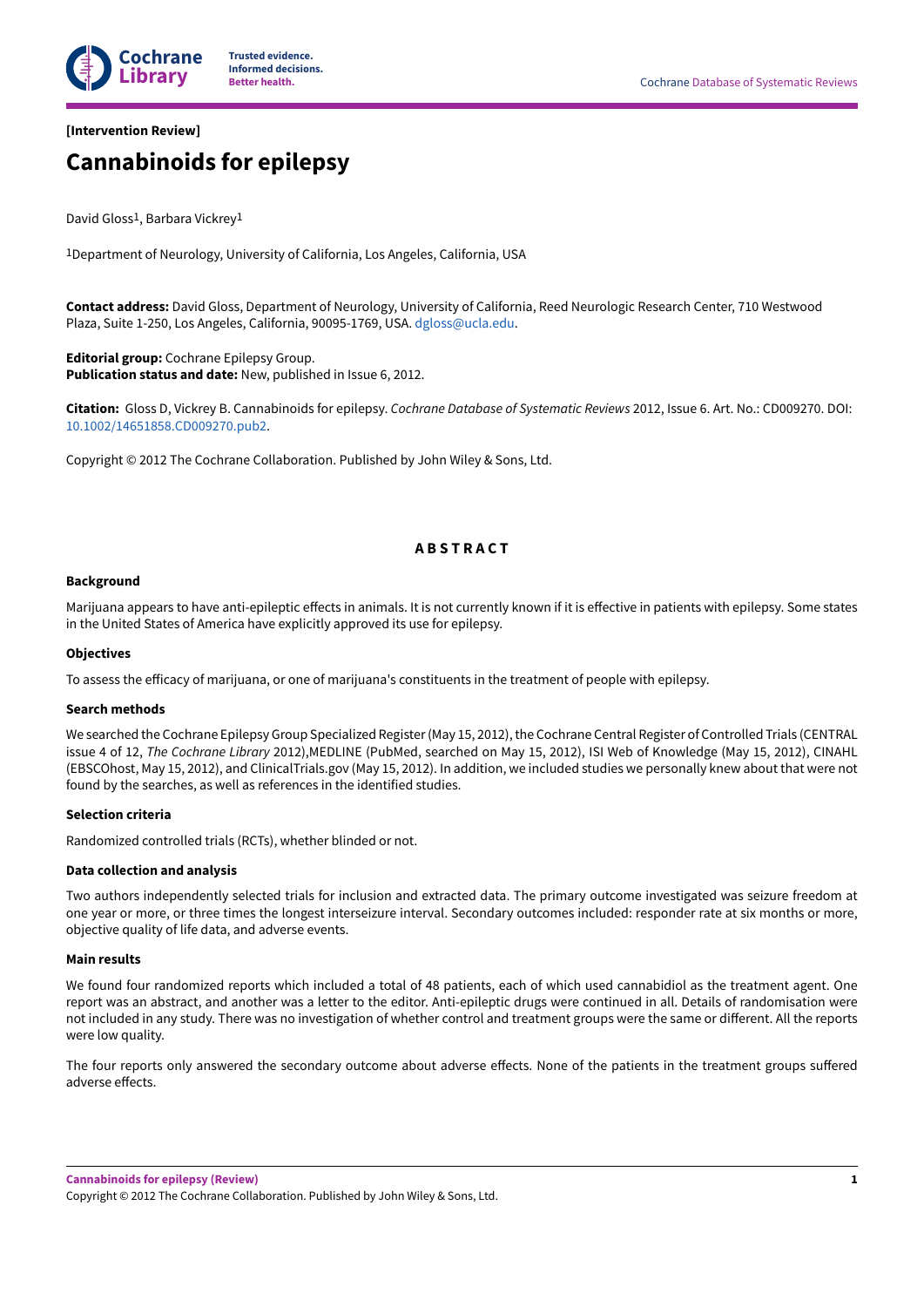

### **Authors' conclusions**

No reliable conclusions can be drawn at present regarding the efficacy of cannabinoids as a treatment for epilepsy. The dose of 200 to 300 mg daily of cannabidiol was safely administered to small numbers of patients, for generally short periods of time, and so the safety of long term cannabidiol treatment cannot be reliably assessed.

### <span id="page-3-0"></span>**P L A I N L A N G U A G E S U M M A R Y**

### **Cannabinoids for Epilepsy**

Epilepsy is a disorder of recurrent unprovoked seizures. More than half of seizures can be controlled by anti-epileptic medications. For the remaining patients, they may wish to try other agents. Marijuana, or cannabinoids, may be one such agent. This review assesses the efficacy of marijuana, or cannabinoids, as a treatment for control of epilepsy. No reliable conclusions can be drawn at present regarding the efficacy of cannabinoids as a treatment for epilepsy. Further trials are needed.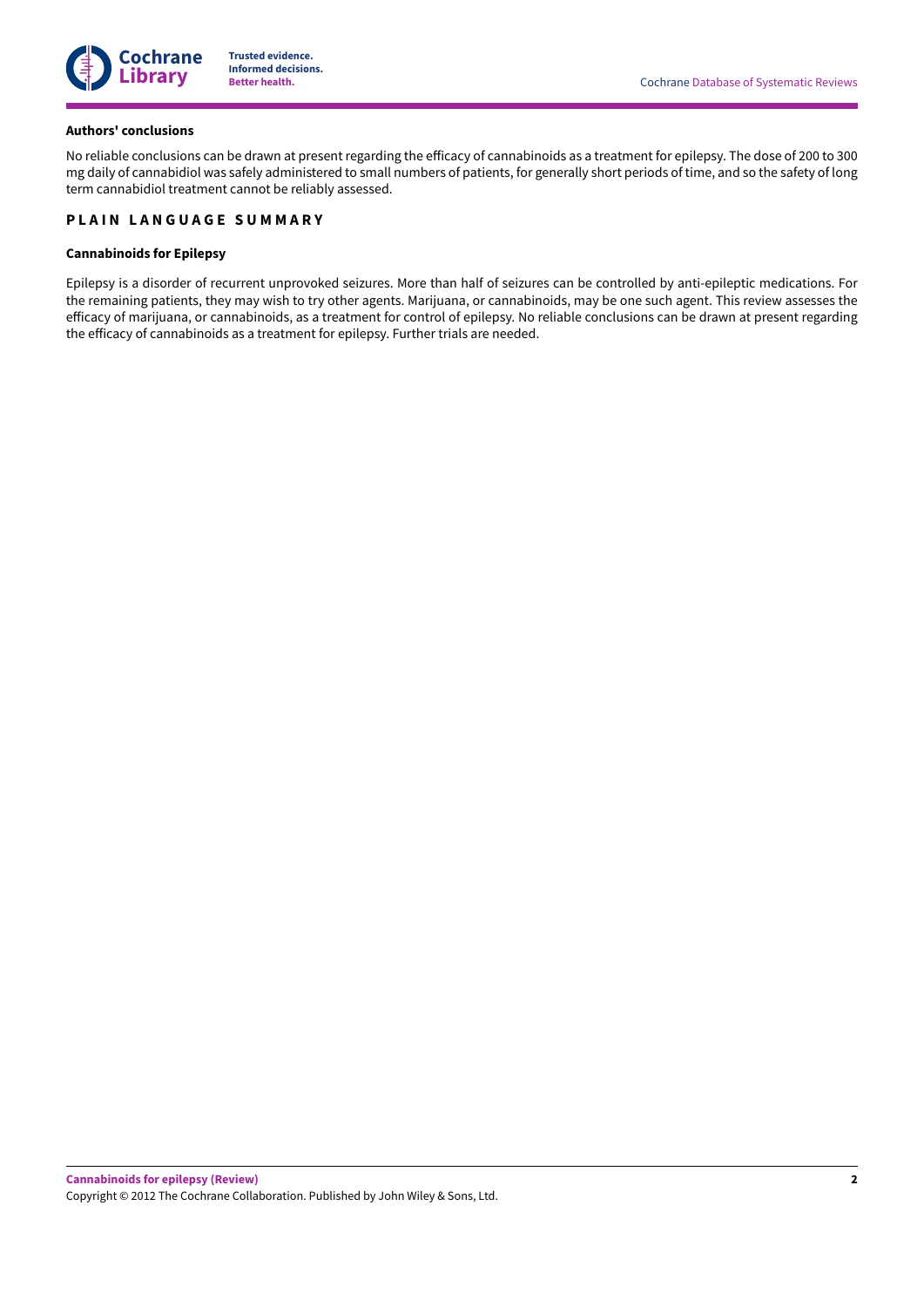

# <span id="page-4-0"></span>**B A C K G R O U N D**

## **Description of the condition**

Epilepsy is a common disorder of the human brain, accounting for approximately 1% of the global burden of disease ([Murray](#page-11-1) 1994). It has an incidence of 33 to 57 per 100,000 person-years ([Annegers](#page-9-1) [1999](#page-9-1); [MacDonald 2000;](#page-10-0) [Olafsson](#page-11-2) 2005), with a lifetime risk of 1.3% to 4% ([Hauser 1993;](#page-10-1) [Juul-Jensen 1983\)](#page-10-2).

In epilepsy, drug resistance is defined as failure to stop all seizures in a patient who has had adequate trials of at least two appropriate medications ([Kwan](#page-10-3) 2010). Of those afflicted with epilepsy, about one-third will be drug-resistant [\(Kwan](#page-10-4) 2000; [Mohanraj](#page-10-5) 2006); in these patients, the ability of current medications to stop all seizures is dismal [\(Kwan](#page-10-4) 2000; [Mohanraj](#page-10-5) 2006). There is great interest in the development of new medications which may have anti-epileptic properties, particularly those agents that affect novel receptors, in the hope of helping those in whom current agents are ineffective.

# **Description of the intervention**

The plant *Cannabis sativa*, commonly known as marijuana, is composed of more than 500 compounds, and new components continue to be discovered ([Radwan](#page-11-3) 2009). Those that are unique to the cannabis plant are called cannabinoids. The principal active component of marijuana is the cannabinoid Δ9-tetrahydrocannabinol (THC, dronabinol is a pure isomer of THC, which is the main isomer in cannabis) [\(Mechoulam 1970\)](#page-10-6). Cannabinol is another cannabinoid which has some of the properties of THC, including the possible effect of preventing seizures [\(Howlett](#page-10-7) 2004). Cannabidiol is another cannabinoid that may be effective in reducing seizures ([Mechoulom 2007](#page-10-8)). There is fairly extensive evidence in the animal literature that THC has weak anti-seizure properties [\(Razdan](#page-11-4) 1983). THC binds to the CB-1 receptor, which is found in the brain as well as peripherally [\(Matsuda](#page-10-9) 1990). Another receptor, CB-2, is found peripherally and functions in the immune system ([Felder](#page-10-10) 1998; [Munro](#page-11-5) 1993).

Marijuana has been used since the 19<sup>th</sup> century for patients with epilepsy. One patient from that time was described whose seizures stopped when marijuana was given and returned when marijuana use was ended ([Gowers](#page-10-11) 1881). There have been other anecdotal reports of its efficacy in humans.

This review will assess the ingestion of marijuana, THC or synthetic cannabinoids (which must include cannabinol, but can include other agents such as cannabidiol) either orally or by inhalation for the treatment of seizures.

### **How the intervention might work**

The possible mechanism of action of cannabinoids has not yet been fully elucidated. There are several theories, none of which provide a full explanation, however we provide two theories here that have been developed by others.

One of the most common kinds of epilepsy in adults arises from changes in the hippocampus. The hippocampus is involved in the transformation of short term memory into long term memory. One of the changes which occurs involves a neuronal subpopulation of the hippocampus called granule cells, which undergo aberrant synaptic reorganization, known as 'mossy fiber spouting'. Mossy fiber sprouting occurs in the human epileptic hippocampus even

without hippocampal sclerosis [\(Sutula 1989](#page-11-6)). This fiber sprouting synapses with another type of cell called granule cells ([Franck](#page-10-12) [1995\)](#page-10-12). Animal models have shown that this then forms an excitatory feedback loop [\(Buckmaster](#page-10-13) 2002; [Winokur](#page-11-7) 2004), which can be the underlying mechanism for seizures ([Dudek 1997](#page-10-14)). In an animal model of seizures, endogenous release of cannabinoids with an excitotoxic agent led to worse and more deadly seizures in mutant mice without CB-1 receptors than in wild-type mice [\(Marsicano](#page-10-15) [2003\)](#page-10-15), suggesting a protective effect of cannabinoids. In human hippocampus resected for epilepsy surgery, recordings of granule cells show a reduction of inhibition with a CB-1 agonist [\(Natasuka](#page-11-8) [2003\)](#page-11-8). This is likely due to depolarization-induced inhibition of GABAergic cells ([Wilson 2001](#page-11-9)).While this seeming contradiction has not been fully elucidated, one way to explain it would be to suggest that cannabinoids decrease inhibition of aberrant inhibitory cells. The existence of such aberrant inhibition is seen in epileptic rats [\(Buckmaster](#page-9-2) 1997).

Another possible mechanism for the protective effect of cannabinoids involves NMDA (N-methyl-D-aspartic acid) receptors. NMDA receptors are a glutamate receptor, which play a crucial role in learning and memory. A synthetic cannabinoid appears to block NMDA receptors in a rodent model, at a different site to other noncompetitive NMDA antagonists [\(Feigenbaum](#page-10-16) 1989). This agent was shown to be effective at reducing NMDA-induced seizures in mice [\(Feigenbaum](#page-10-16) 1989).

### **Why it is important to do this review**

Marijuana is currently licensed in 14 states in the United States for seizures or epilepsy (Hoffman 2010) although its use remains prohibited by federal law. Under the current regime, however, prosecutions have not been pursued following a presidential directive. Marijuana is also legal in Canada for use in epilepsy.

There is no agreement in Europe regarding the medical use of marijuana or THC. There appear to be wide differences in both the law and how the law in various countries is interpreted. According to the European Monitoring Centre for Drugs and Drug Addiction, there are five European countries where medical marijuana appears to be a legal option [\(EMCDDA](#page-10-18) 2002).

We wish to examine if there is enough efficacy and safety of cannabinoids in epilepsy through an examination of the medical evidence, to use it as a treatment for epilepsy.

# <span id="page-4-1"></span>**O B J E C T I V E S**

To assess the efficacy and safety of cannabinoids when used as monotherapy or add-on treatment for patients with epilepsy.

# <span id="page-4-2"></span>**M E T H O D S**

### **Criteria for considering studies for this review**

### **Types of studies**

We included studies which examined the study objective and met the following criteria.

- 1. Randomized controlled trials (RCTs) with allocation concealment that are blinded (single- or double-blinded).
- 2. RCTs that are unblinded.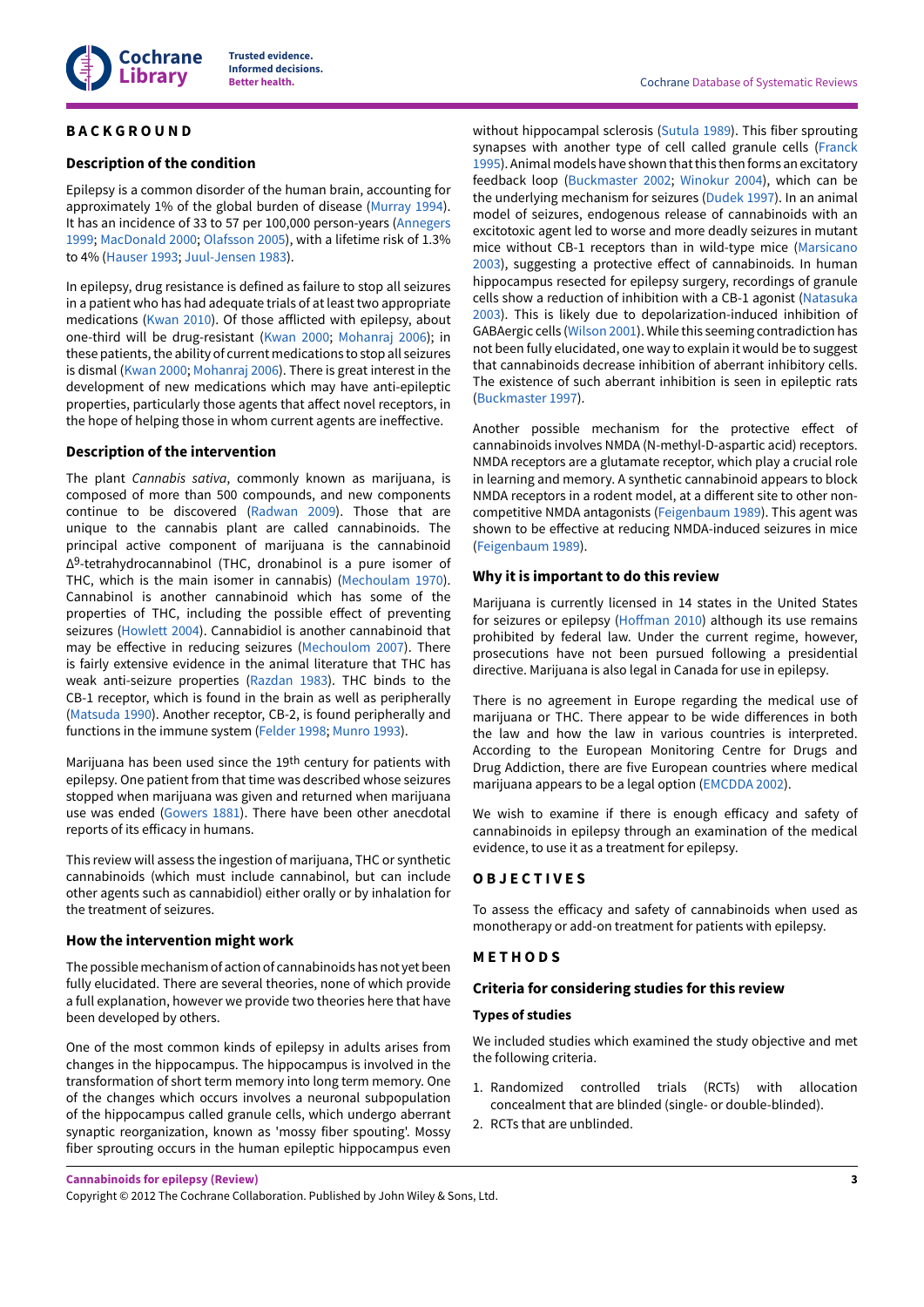

We excluded all other study designs, including cohort studies, casecontrol studies, outcomes research, case studies, case series and expert opinion.

### **Types of participants**

People of any age or sex, with epilepsy of any type.

### **Types of interventions**

Any type of marijuana, synthetic or natural THC, cannabinol, cannabidiol, or combinations that include these agents, for ingestion or inhalation for the control of seizures. We did not exclude trials that used other anti-epileptic medications.

If a trial compared one type of cannabinol to another; for example, THC versus a combination of THC and cannabidiol, we planned to included both arms.

### **Types of outcome measures**

### *Primary outcomes*

• The proportion of patients achieving seizure freedom.

We used the most current International League Against Epilepsy (ILAE) proposed definition of seizure freedom: no seizures of any type for either 12 months or three times the longest (preintervention) seizure-free interval, whichever is longest ([Kwan](#page-10-3) [2010](#page-10-3)).

### *Secondary outcomes*

- Responder rate (the proportion of patients who experienced a 50% or greater reduction in seizure frequency from baseline to maintenance period).We included any maintenance period of at least six months.
- Adverse events requiring either a medication change or emergency room visit (as a percentage).
- Quality of life outcomes measured with objective data.

# **Search methods for identification of studies**

### **Electronic searches**

We searched the following databases and imposed no language restrictions.

- The Cochrane Epilepsy Group Specialized Register (15 May 2012), using the search terms "marijuana or cannabis or cannabinoids or tetrahydrocannabinol or cannabinol or dronabinol".
- The Cochrane Central Register of Controlled Trials (CENTRAL Issue 4 of 12, *The Cochrane Library* 2012), using the search strategy outlined in [Appendix 1](#page-17-1).
- MEDLINE (PubMed, searched 15 May 2012), using the search strategy outlined in [Appendix 2](#page-17-2).
- CINAHL (EBSCOhost, searched 15 May 2012) using the search strategy outlined in [Appendix 3](#page-18-0).
- ISI Web of Knowledge (searched 15 May 2012) using the search strategy outlined in [Appendix 4](#page-18-1).
- ClinicalTrials.gov (searched 15 May 2012) using the search terms set out in [Appendix 5](#page-19-4).

For any articles identified for full review, we used the related search criterion and also reviewed the first 25 related abstracts for possible inclusion.

### **Searching other resources**

We contacted the manufacturers of cannabinol or THC, and experts in the field, for information about any unpublished or ongoing studies.

We reviewed the reference lists of retrieved studies to search for additional reports of relevant studies.

### **Data collection and analysis**

### **Selection of studies**

Both review authors independently searched for trials and assessed them for inclusion. Any disagreements were resolved by mutual agreement.

### **Data extraction and management**

Both review authors extracted data onto a data extraction form; any disagreements were resolved by mutual agreement.

The data form included:

- study design, including randomisation; blinding; allocation concealment; type of study;
- study size, including number of participants; type of epilepsy;
- type of intervention, including delivery system; dosage; frequency of use;
- outcomes, including number of drop outs; follow-up; responder rate; adverse effects; objective measures of quality of life; and
- ORBIT classification [\(Kirkham 2010\)](#page-10-19).

We recorded the rawest form of the data, when possible.

## **Assessment of risk of bias in included studies**

We assessed the risk of bias in the included studies using the Cochrane Collaboration's tool for assessing risk of bias as outlined in the *Cochrane Handbook for Systematic Reviews of Interventions* [\(Higgins 2011\)](#page-10-20) and contained in Review Manager 5.1 ([RevMan](#page-11-10) 2011).

#### **Measures of treatment effect**

We measured the primary outcome as a continuous outcome.

We measured the secondary outcomes as continuous outcomes.

#### **Unit of analysis issues**

We do not expect any unit of analysis issues, except possibly for repeated measures. For measures that are repeated, we used the last recorded measurement, representing the longest follow-up after intervention.

### **Dealing with missing data**

We planned to collect data missing from published studies, abstracts and posters by collecting data from unpublished sources which we hoped to obtain from the sponsors of clinical trials. We planned to undertake further sensitivity analysis to determine the effect of the addition of these data to the final results.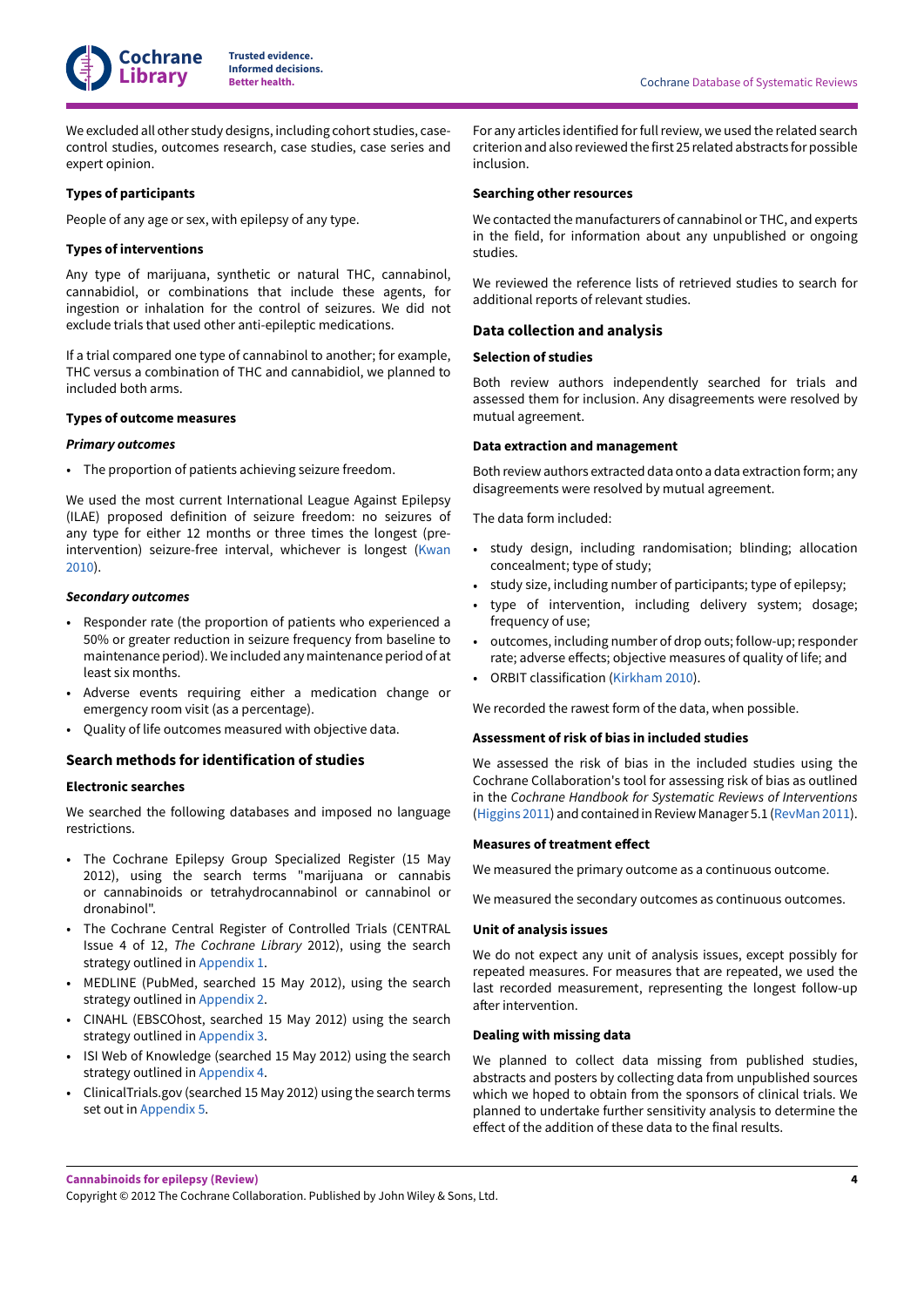

Missing data may be an important problem for this analysis, as we anticipated identifying some older studies which do not provide the same statistical information as present-day studies. If parts of the statistical analysis were missing, for example missing standard deviations, we planned to make an extension to the method of applying a sensible value to those studies ([Song 1993\)](#page-11-11).

We did not attempt to complete missing individual patient data.

#### **Assessment of heterogeneity**

We assessed clinical heterogeneity by comparing the distribution of patient demographic factors (age, seizure type, number of antiepileptic drugs taken at randomisation) included in the trials. We assessed statistical heterogeneity using the  $I<sup>2</sup>$  statistic, with a value of greater than 75% indicating significant heterogeneity [\(Higgins](#page-10-20) [2011](#page-10-20)).

#### **Assessment of reporting biases**

We used the ORBIT study classification scheme to classify trials and assign a risk of bias of the primary outcome to each classification [\(Kirkham 2010\)](#page-10-19).

### **Data synthesis**

If there is no statistical heterogeneity, we planned to carry out the analysis using a fixed-effect model. If there was significant heterogeneity, we planned to use a random-effects model. We planned to use a Bayesian model for combining the trials if there was significant heterogeneity in some trials and not in others [\(Prevost](#page-11-12) 2000).

We described quality of life outcomes narratively.

### **Subgroup analysis and investigation of heterogeneity**

No subgroup analyses were planned unless, as above, there were some trials with significant heterogeneity and some trials without.

#### **Sensitivity analysis**

If there were at least two trials with missing data, we planned to perform a sensitivity analysis of any outcome that involves all the trials.

### <span id="page-6-0"></span>**R E S U L T S**

### **Description of studies**

#### **Results of the search**

#### See: [Characteristics](#page-11-13) of included studies; [Characteristics](#page-15-0) of excluded [studies](#page-15-0).

From the formal search of the literature we found eight nonduplicate studies. After initial screening we were able to reject three of those. We also found one ongoing clinical trial. In addition, we identified another fifteen studies, which we either knew about or found in the references of the other studies. We reviewed all of the studies to assess whether they met the inclusion criteria for this review.

Of the fifteen studies either known, or found, by the review authors outside the formal search, four were reviews and another was a paper about illicit drug use in general, so it is not that surprising that we did not pick them up in the search. Another two were posters,

one was the chapter of a book, and one was a paper awaiting publication on MEDLINE; such gray literature is not found in formal searching. Two older papers which were known to the authors spelled marijuana as "marihuana", and so we did not find them in the search.

The clinical trial registered at www.ClinicalTrials.gov did not merit inclusion, since it was not about cannabis or cannabinoids. It was about the use of *Passiflora incarnata* in the treatment of partial epilepsy (NCT00982787) which is not the subject of this review.

#### **Included studies**

No studies assessed the primary outcome in this review; seizure freedom for twelve months or three times the longest seizure-free interval.

Four studies met all the inclusion criteria except the primary outcome; however, we have reviewed them here as all of them did include one of the secondary outcomes; adverse events.

In [Cunha](#page-9-3) 1980, there were 15 patients with temporal lobe epilepsy with secondarily generalized seizures, with at least one generalized seizure weekly. These patients received 200 to 300 mg of cannabidiol daily or placebo. The patients received the medication for as long as four and-a-half months, and seizure frequency was reported. The patients tolerated cannabidiol without toxicity.

In [Ames 1985](#page-9-4), 12 patients institutionalized due to mental retardation with uncontrolled seizures were given three capsules of sunflower oil (as placebo) or sunflower oil and 100 mg of cannabidiol for the first week (as treatment). Thus, patients who were treated received 300 mg of cannabinol daily for the first week. During the next three weeks (weeks two to four), the patients were given two capsules, so forthose in the treatment arm,they received 200 mg of cannabidiol daily. There were no differences in seizure frequency between the two groups, although no details were given. The only side effect was mild drowsiness.

In [Mechoulam 1978,](#page-9-5) nine patients were randomized to either 200 mg of cannabidiol or placebo. Patients were treated with their habitual medication and either cannabidiol or placebo for three months. Two of four patients treated with cannabidiol achieved seizure freedom for the three months of treatment, and none of the five treated with placebo were described as experiencing improvement. No toxic effects were observed.

The fourth trial is an unpublished abstract from a conference, [Trembly](#page-9-6) 1990. In this abstract, 12 patients were treated with a single-blind placebo for six months followed by double-blind 300 mg of cannabidiol or placebo in a cross-over trial lasting an additional 12 months. No statistics were performed, but a preliminary review suggested that there was some reduction in seizure frequency. Further information is provided by [Consroe](#page-9-7) [1992.](#page-9-7) Here, they stated that 10 patients in the trial did not have changes in the seizure character or frequency, and did not suffer any side effects.

#### **Excluded studies**

There were sixteen excluded studies. Most were case reports and retrospective studies. Two were observational studies without controls. Two were review papers; one of the review papers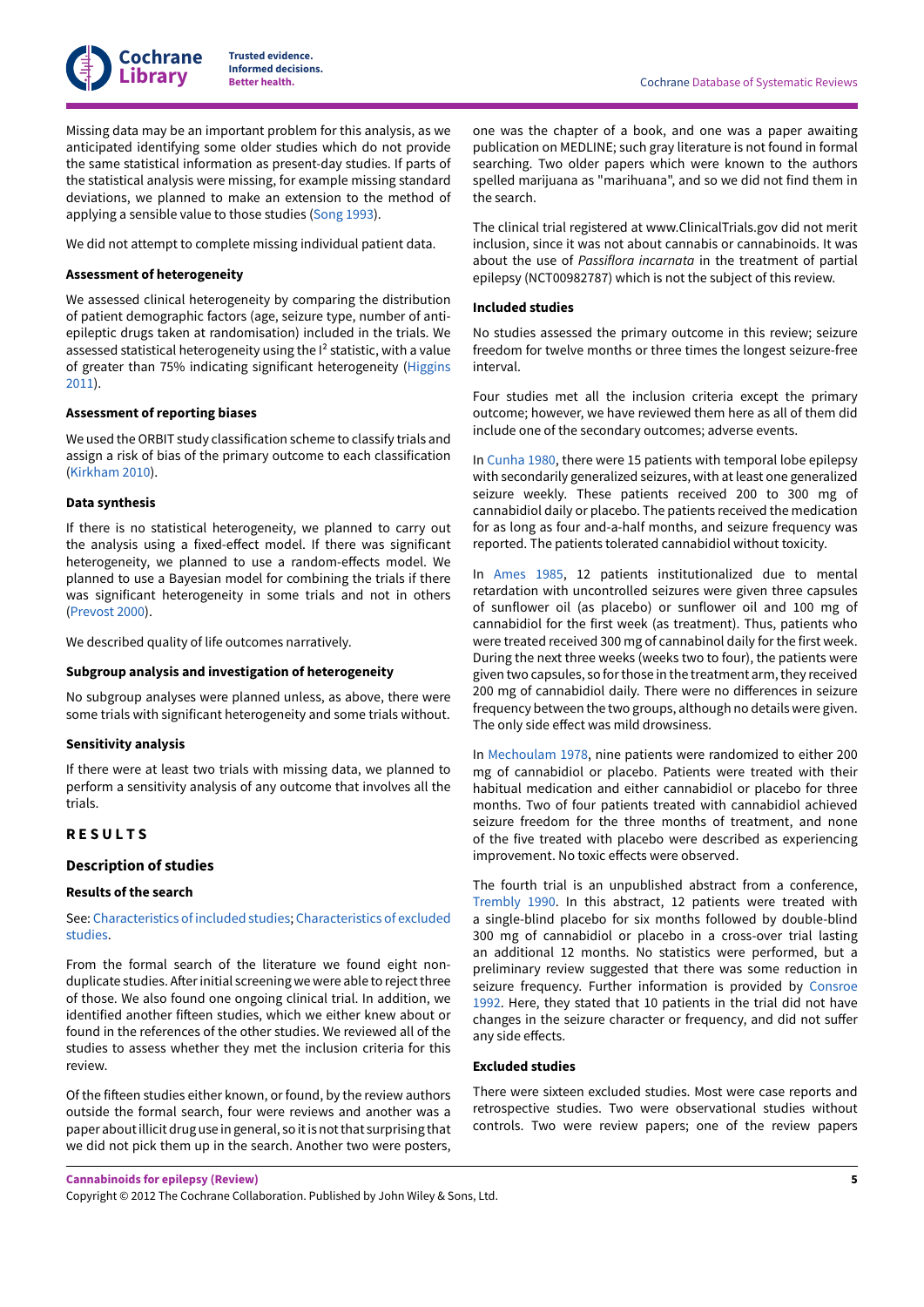

included additional information about [Trembly](#page-9-6) 1990 which we included when describing the study.

### **Risk of bias in included studies**

#### **Allocation**

None of the four studies reported on allocation, since none of them mentioned how the patients were randomized.

#### **Blinding**

Each of the four trials used placebo. [Ames 1985](#page-9-4) and [Cunha](#page-9-3) 1980 specify that the placebo appeared identical to the experimental capsules. [Ames 1985](#page-9-4) and [Mechoulam 1978](#page-9-5) were reportedly doubleblind studies. [Ames 1985](#page-9-4) used "arbitrary" allocation, and the people who measured effectiveness were not aware of which arm the patients were in. No details of the investigator-blinding were provided by [Mechoulam 1978](#page-9-5). [Trembly](#page-9-6) 1990 was a partially single-blind and partially double-blind study, with no details of the investigator-blinding provided. [Cunha](#page-9-3) 1980 was meant to be a single-blind study, but there is risk for unblinding of the participants of the study, as one patient was switched from the control to the experimental arm. No information was given except that such a switch occurred.

#### **Incomplete outcome data**

No study provided data for the primary outcome in this review. Of the secondary outcomes, data were only provided for safety. There was no mention of patients dropping out in any of the studies.

#### **Selective reporting**

There did not appear to be selective reporting in any of the four trials. There is a question about drop outs in [Cunha](#page-9-3) 1980, because when the results are re-reported, the number of patients changes from 12 to 10, and that might possibly raise the question of selective reporting.

Since the primary outcome was not measured, for any of these studies, the ORBIT classification does not apply.

### **Other potential sources of bias**

None of the studies have a table that compares baseline characteristics of the patients in the control versus the treatment group.

### **Effects of interventions**

No information was given in any of the four included studies about the primary outcome: seizure freedom meeting the current ILAE definition. There was also no information in any of the four included studies about two of the secondary outcomes: responder rate lasting at least six months, or objective quality of life measures. There was reporting about one secondary outcome, adverse events: all four trials reported no toxic effects with treatment of 200 to 300 mg of cannabidiol however, one mentioned mild drowsiness [\(Ames 1985\)](#page-9-4).

### <span id="page-7-0"></span>**D I S C U S S I O N**

Four studies met the inclusion criteria for this review. None of the four studies provided information to address the primary outcome of this review; seizure freedom of 12 months or three times the longest interseizure interval. Of the secondary outcomes, the only

one that could be answered was that there were no significant side effects in any of the patients studied, except one study ([Ames 1985\)](#page-9-4), which reported mild drowsiness.

One of the major weaknesses of the present review is the fact that it is possible that there are other studies which may not have been included in this review. While we either knew of, or found, an additional fifteen studies, which we considered for inclusion, there may be others we do not know about.

### **Summary of main results**

No reliable conclusions can be drawn at present regarding the efficacy of cannabinoids as a treatment for epilepsy. The dose of 200 to 300 mg daily of cannabidiol may be safe, although the number of patients treated at this dose is small, and except for one study, the treatment was only during a short period of time.

### **Overall completeness and applicability of evidence**

The evidence from the four trials is far from complete. These are four very small randomized trials of low quality, and none of them measure freedom at 12 months or three times the greatest interseizure period, or even responder rate at six months.

#### **Quality of the evidence**

Under contemporary standards, all four trials are low quality, and have to be at high risk for bias. The largest study was of 15 patients. One of the studies was an abstract that had additional details in the chapter of a book, and another was a letter to the editor.

#### **Potential biases in the review process**

The formal search process missed more than half of the articles that we considered for inclusion. It is possible that there are other articles of which the authors are unaware, or are notincluded in the reference lists of the included studies.

### **Agreements and disagreements with other studies or reviews**

There have been no recent reviews of this topic.

### <span id="page-7-1"></span>**A U T H O R S ' C O N C L U S I O N S**

### **Implications for practice**

No reliable conclusions can be drawn at present regarding the efficacy of cannabinoids as a treatment for epilepsy.

There is an insufficient body of evidence to recommend using marijuana to treat epilepsy. The dose of 200 to 300 mg daily of cannabidiol was safely administered to small numbers of patients, for generally short periods of time, and so no conclusions can be drawn about the safety of long term cannabidiol treatment.

#### **Implications for research**

There is a body of animal research that suggests that it might be useful to evaluate the efficacy of cannabinoids for treatment of epilepsy in humans. None of the existing clinical research is of sufficient quality or size to answer this question. If the question were to be addressed, there would need to be a series of properly designed, high quality, and adequately powered trials.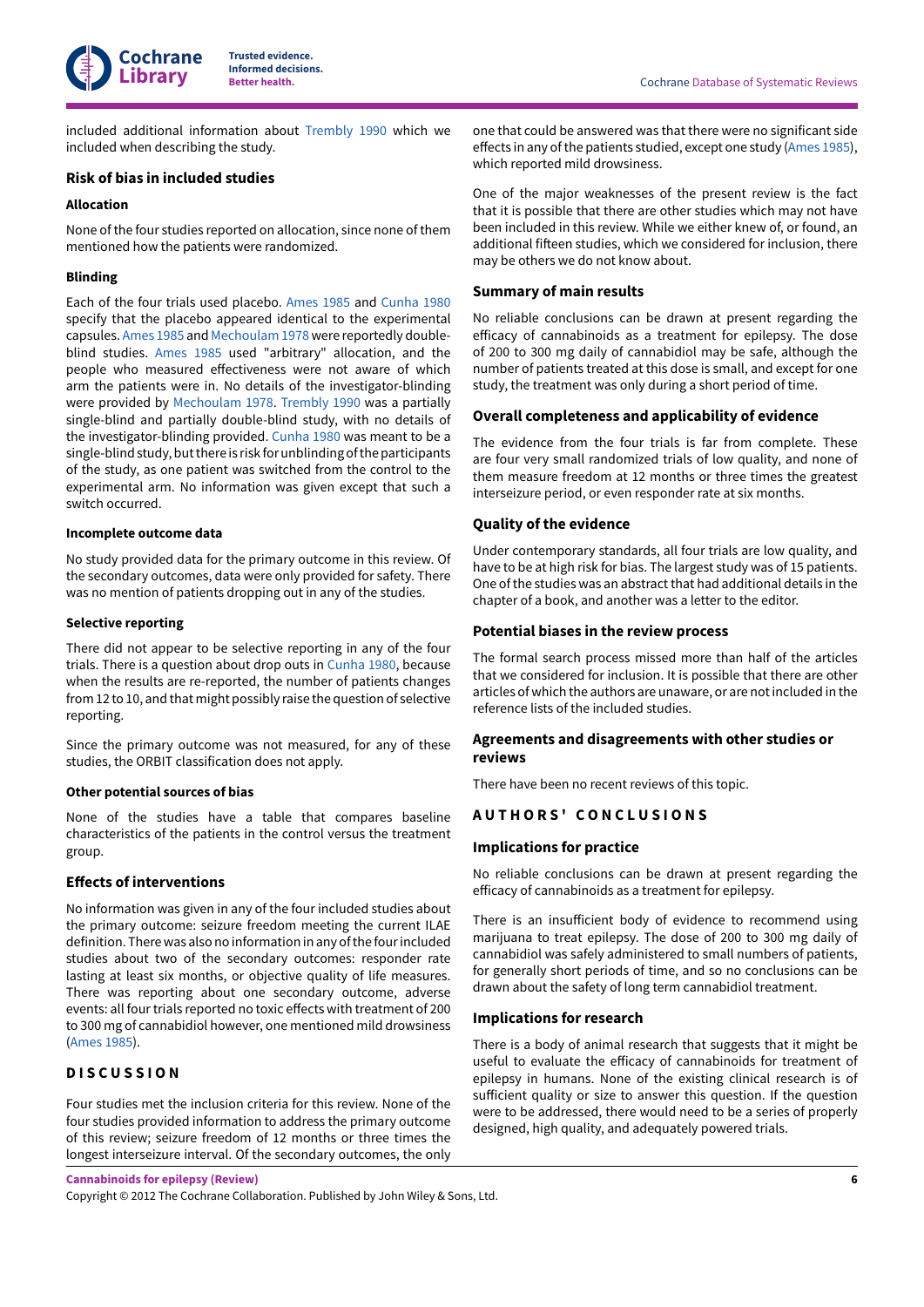

# <span id="page-8-0"></span>**A C K N O W L E D G E M E N T S**

None.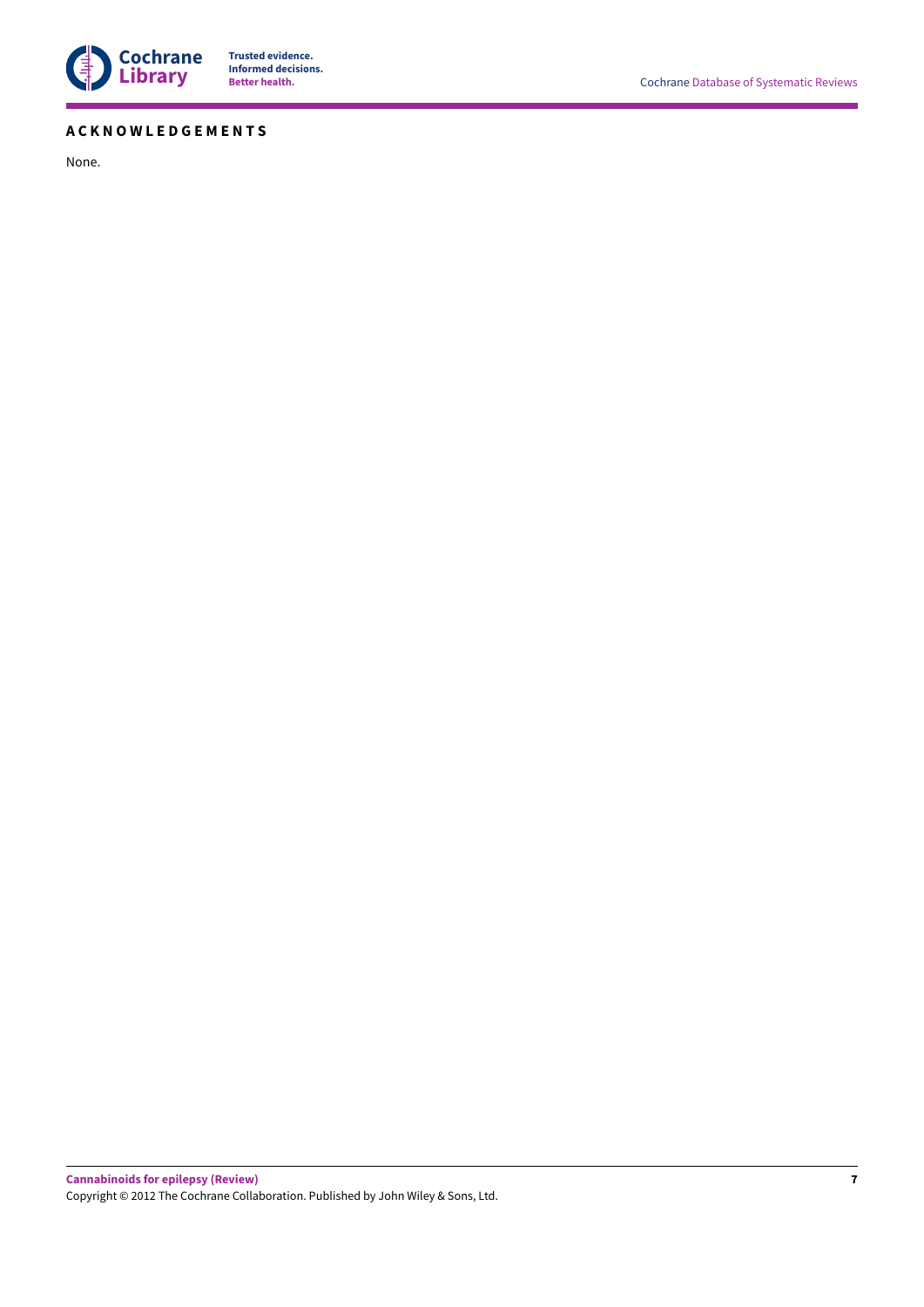

# **REFERENCES**

### <span id="page-9-0"></span>**References to studies included in this review**

<span id="page-9-4"></span>**Ames 1985** *{published data only}*

Ames FR, Cridland S. Anticonvulsant effect of cannabidiol. South *African Medical Journal* 1985;**69**:14.

### <span id="page-9-3"></span>**Cunha 1980** *{published data only}*

Cunha JM, Carlini EA, Pereira AE, Ramos OL, Pimentel C, Gagliardi R, et al. Chronic administration of cannabidiol to healthy volunteers and epileptic patients. *Pharmacology* 1980;**21**:175-85.

#### <span id="page-9-5"></span>**Mechoulam 1978** *{published data only}*

Mechoulam R, Carlini EA. Toward drugs derived from cannabis. *Naturwissenscha(en* 1978;**65**:174-9.

<span id="page-9-6"></span>**Trembly 1990** *{published data only (unpublished sought but not used)}*

Trembly B, Sherman M. Double-blind clinical study of cannabidiol as a secondary anticonvulsant. Marijuana '90 International Conference on Cannabis and Cannabinoids;1990 July 8-11; Kolympari, Crete. International Association for Cannabinoid Medicines, 1990:section 2-page 5.

#### **References to studies excluded from this review**

#### <span id="page-9-16"></span>**Brust 1992** *{published data only}*

Brust JC, Ng SK, Hauser AW, Susser M. Marijuana use and the risk of new onset seizures. *Transactions of the American Clinical and Climatological Association* 1992;**103**:176-81.

#### <span id="page-9-13"></span>**Carlini 1981** *{published data only}*

Carlini EA, Cunha JM. Hypnotic and antiepileptic eEects of cannabidiol. *Journal of Clinical Pharmacology* 1981;**21**:417S-27S.

#### <span id="page-9-11"></span>**Consroe 1975** *{published data only}*

Consroe PF, Wood GC, Bauschbaum H. Anticonvulsant Nature of Marihuana Smoking. *JAMA* 1975;**234**:306-7.

<span id="page-9-7"></span>**Consroe 1992** *{published data only (unpublished sought but not used)}*

Consroe PF, Sandyk R. Potential role of cannabinoid for therapy of neurological disorders. In: L Murphy, A Bartke editor(s). Maijuana/Cannabinoids Neurobiology and Neurophysiology. Boca Raton: CRC Press, 1992:459-524.

#### <span id="page-9-8"></span>**Davis 1949** *{published data only}*

Davis JP, Ramsey HH. Anti-epileptic action of marijuana-active substances. *Federation Proceedings* 1949;**8**:167.

#### <span id="page-9-15"></span>**Ellison 1990** *{published data only}*

Ellison JM, Gelwan E, Ogletree J. Complex partial seizure symptoms aEected by marijuana abuse. *Journal of Clinical Psychiatry* 1990;**51**(10):439-40.

#### <span id="page-9-12"></span>**Feeney 1976** *{published data only}*

Feeney DM. Marihuana use among epileptics. *JAMA* 1976;**235**(11):1105.

### **Cannabinoids for epilepsy (Review)**

Copyright © 2012 The Cochrane Collaboration. Published by John Wiley & Sons, Ltd.

#### <span id="page-9-17"></span>**Gordon 2001** *{published data only}*

Gordon E, Devinsky O. Alcohol and marijuana: effects on epilepsy and use by patients with epilepsy. *Epilepsia* 2001;**42**(10):1266-72.

#### <span id="page-9-20"></span>**Gross 2004** *{published data only}*

Gross DW, Hamm J, Ashowrth NL, Quigley D. Marijuana use and epilepsy. *Neurology* 2004;**62**:2095-7.

#### <span id="page-9-9"></span>**Keeler 1967** *{published data only}*

Keeler MH, Reifler CB. Grand mal convulsions subsequent to marijuana use. Case report. *Diseases of the Nervous System* 1967;**28**(7 Pt 1):474-5.

#### <span id="page-9-18"></span>**Lorenz 2003** *{published data only}*

Lorenz R. Experiences with THC-treatment in children and adolescents. IACM 2nd Conference on Cannabinoids in Medicine. Koeln, Germany: International Association for Cannabis as Medicine, 2003:6.

### <span id="page-9-19"></span>**Lorenz 2004** *{published data only}*

Lorenz R. On the application of cannabis in paediatrics and epileptology. *Neuroendocrinology Letters* 2004;**25**(1-2):40-4.

#### <span id="page-9-22"></span>**Lutz 2008** *{published data only}*

Lutz B, Monory K. Soothing the seizures of children. *Nature Medicine* 2008;**14**(7):721-2.

### <span id="page-9-21"></span>**Mortati 2007** *{published data only}*

Mortati K, Dworetzky B, Devinsky O. Marijuana: an effective treatment in partial epilepsy? A case report and review of the literature. *Reviews in Neurological Diseases* 2007;**4**(2):103-6.

#### <span id="page-9-14"></span>**Ng 1990** *{published data only}*

Ng SKC, Brust JCM, Hauser WA, Susser M. Illicit drug use and the risk of new-onset seizures. *American Journal of Epidemiology* 1990;**132**(1):47-57.

#### <span id="page-9-10"></span>**Perez-Reyes 1974** *{published data only}*

Perez-Reyes M, Wingfield M. Cannabidiol and electroencephalographic epileptic activity. *JAMA* 1974;**230**(12):1635.

#### **Additional references**

#### <span id="page-9-1"></span>**Annegers 1999**

Annegers JF, Dubinsky S, Coan SP, Newmark ME, Roht L. The incidence of epilepsy and unprovoked seizures in multiethnic, urban health maintenance organizations. *Epilepsia* 1999;**40**(4):502-6.

### <span id="page-9-2"></span>**Buckmaster 1997**

Buckmaster PS, Dudek FE. Neuron loss, granule cell axon reorganization, and functional changes in the dentate gyrus of epileptic kainate-treated rats. *Journal of Comparative Neurology* 1997;**385**(3):385-404.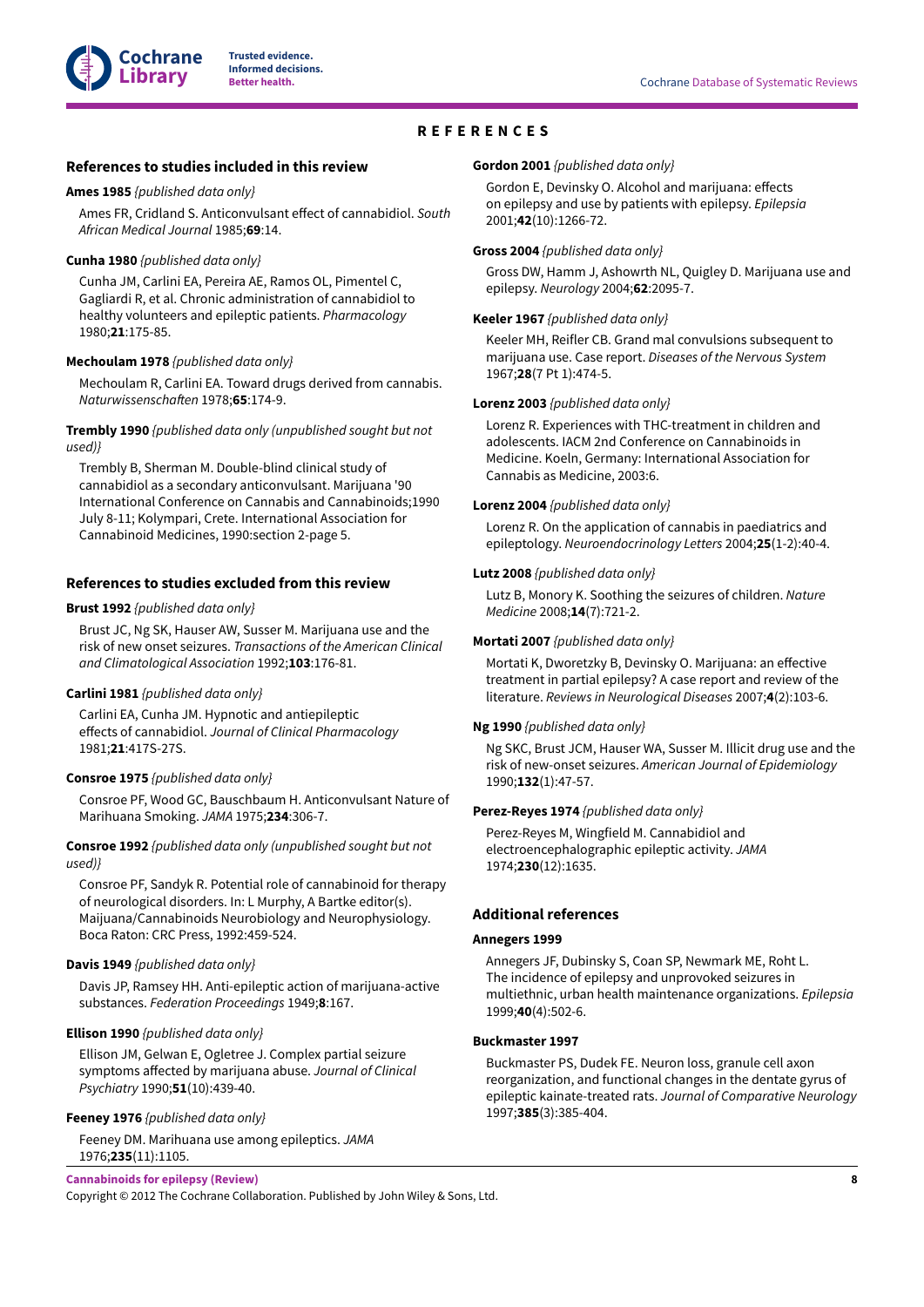

#### <span id="page-10-13"></span>**Buckmaster 2002**

Buckmaster PS, Zhang GF, Yamawaki R. Axon sprouting in a model of temporal lobe epilepsy creates a predominantly excitatory feedback circuit. *Journal of Neuroscience* 2002;**22**(15):6650-8.

### <span id="page-10-14"></span>**Dudek 1997**

Dudek FE, Spitz M. Hypothetical mechanisms for the cellular and neurophysiologic basis of secondary epileptogenesis: proposed role of synaptic reorganization. *Journal of Clinical Neurophysiology* 1997;**14**(2):90-101.

#### <span id="page-10-18"></span>**EMCDDA 2002**

European Monitoring Centre for Drugs and Drug Addiction. Medicinal cannabis and derivatives: a legal analysis of the options, their limitations, and current practice in the EU. www.eldd.emcdda.org/databases/ eldd\_comparative\_analyses.cfm (date accessed March 15, 2011) 2002.

#### <span id="page-10-16"></span>**Feigenbaum 1989**

Feigenbaum JJ, Bergmann F, Richmond SA, Mechoulam R, Nadler V, Kloog Y, et al. Nonpsychotropic cannabinoid as a functional N-methy-D-aspartate receptor blocker. *Proceedings of the National Academy of Sciences of the United States* 1989;**86**(23):9584-7.

#### <span id="page-10-10"></span>**Felder 1998**

Felder CC, Glass M. Cannabinoid receptors and their endogenous agonists. *Annual Review of Pharmacology and Toxicology* 1998;**38**:179-200.

### <span id="page-10-12"></span>**Franck 1995**

Franck AE, Pokorny J, Kunkel DD, Schwartzkroin PA. Physiologic and morphologic characteristics of granule cell circuitry in human epileptic hippocampus. *Epilepsia* 1995;**36**(6):543-58.

#### <span id="page-10-11"></span>**Gowers 1881**

Gowers WR. Epilepsy and Other Chronic Convulsive Disorders. London: Churchill, 1881.

#### <span id="page-10-1"></span>**Hauser 1993**

Hauser WA, Annegers JF, Kurland LT. Incidence of epilepsy and unprovoked seizures in Rochester, Minnesota: 1935-1984. *Epilepsia* 1993;**34**(3):453-68.

### <span id="page-10-20"></span>**Higgins 2011**

Higgins JPT, Green S (editors). Cochrane Handbook for Systematic Reviews of Interventions Version 5.1 [updated March 2011]. The Cochrane Collaboration, 2011. Available from www.cochrane-handbook.org.

#### <span id="page-10-17"></span>**Hoffman** 2010

Hoffman DE, Weber E. Medical marijuana and the law. New *England Journal of Medicine* 2010;**362**(16):1453-6.

### <span id="page-10-7"></span>**Howlett 2004**

Howlett AC, Breivogel CS, Childers SR, Deadwyler SA, Hampson RE, Porrino LJ. Cannabinoid physiology and pharmacology: 30 years of progress. *Neuropharmacology* 2004;**47**(S1):345-58.

#### <span id="page-10-2"></span>**Juul-Jensen 1983**

Juul-Jensen P, Foldspang A. Natural history of epileptic seizures. *Epilepsia* 1983;**24**(3):297-312.

#### <span id="page-10-19"></span>**Kirkham 2010**

Kirkham JJ, Dwan KM, Altman DG, Gamble C, Dodd S, Smyth R, et al. The impact of outcome reporting bias in randomised controlled trials on a cohort of systematic reviews. *BMJ* 2010;**340**:c365.

### <span id="page-10-4"></span>**Kwan 2000**

Kwan P, Brodie MJ. Early Identification of refractory epilepsy. *New England Journal of Medicine* 2000;**342**(5):314-9.

#### <span id="page-10-3"></span>**Kwan 2010**

Kwan P, Arzimanoglou A, Berg A, Brodie MJ, Hauser A, Mathern G, et al. Definition of drug resistant epilepsy: Consensus proposal of the ad hoc Task Force of the ILAE Commission on Therapeutic Strategies. *Epilepsia* 2010;**51**(6):1069-77.

#### <span id="page-10-21"></span>**Lefebvre 2011**

Lefebvre C, Manheimer E, Glanville J. Chapter 6: Searching for studies. In: Higgins JPT, Green S (editors). Cochrane Handbook for Systematic Reviews of Interventions Version 5.1.0 [updated March 2011]. The Cochrane Collaboration, 2011. Available from www.cochrane-handbook.org.

### <span id="page-10-0"></span>**MacDonald 2000**

MacDonald BK, Cockerell OC, Sander JWAS, Shorvon SD. The incidence and lifetime prevalence of neurologic disorders in a prospective community-based study in the UK. *Brain* 2000;**123**(4):665-75.

### <span id="page-10-15"></span>**Marsicano 2003**

Mariscano G, Goodenough S, Monory K, Hermann H, Eder M, Cannich A, et al. CB1 cannabinoid receptors and on-demand defense against excitotoxity. *Science* 2003;**302**(5642):84-8.

#### <span id="page-10-9"></span>**Matsuda 1990**

Matsuda LA, Lolait SJ, Brownstein MJ, Young AC, Bonner TI. Structure of a cannabinoid receptor and functional expression of the cloned cDNA. *Nature* 1990;**346**:561-4.

### <span id="page-10-6"></span>**Mechoulam 1970**

Mechoulam R. Marihuana chemistry. *Science* 1970;**168**(3936):1159-66.

### <span id="page-10-8"></span>**Mechoulom 2007**

Mechoulom R, Peters M, Murillo-Rodriguez E, Hanus LO. Cannabidiol - recent advances. *Chemistry and Biodiversity* 2007;**4**(8):1678-92.

#### <span id="page-10-5"></span>**Mohanraj 2006**

Mohanraj R, Brodie MJ. Diagnosing refractory epilepsy: response to sequential treatment schedules. *European Journal of Neurology* 2006;**13**(3):277-82.

**Cannabinoids for epilepsy (Review)**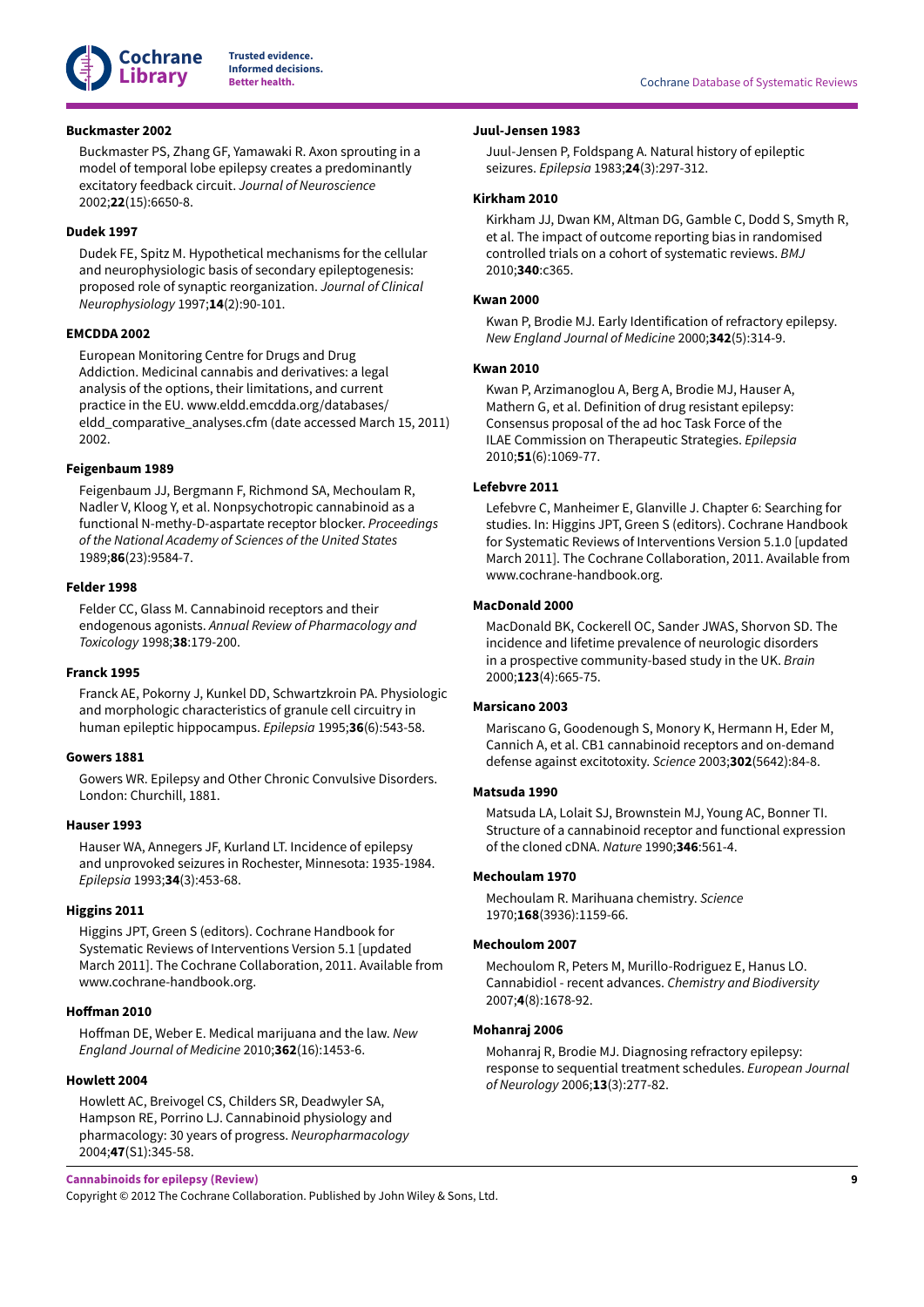

#### <span id="page-11-5"></span>**Munro 1993**

Munro S, Thomas KL, Abu-Shaar M. Molecular characterization of a peripheral receptor for cannabinoids. *Nature* 1993;**365**(6441):61-5.

#### <span id="page-11-1"></span>**Murray 1994**

Murray CJL, Lopez JD. Global Comparative Assessment in the Health Sector. 1st Edition. Geneva: World Health Organization, 1994.

### <span id="page-11-8"></span>**Natasuka 2003**

Nakatsuka T, Chen H-X, Roper SN, Gu JG. Cannabinoid receptor-1 activation suppresses inhibitory synaptic activity in human dentate gyrus. *Neuropharmacology* 2003;**45**:116-21.

#### <span id="page-11-2"></span>**Olafsson 2005**

Olafsson E, Ludvigsson P, Gudmundsson G, Hesdorffer D, Kjartansson O, Hauser WA. Incidence of unprovoked seizures and epilepsy in Iceland and an assessment of the epilepsy syndrome classification: a prospective study. *Lancet Neurology* 2005;**4**(10):627-34.

### <span id="page-11-12"></span>**Prevost 2000**

Prevost TC, Abrams KR, Jones DR. Models in generalized synthesis of evidence: an example based on studies of breast cancer screening. *Statistics in Medicine* 2000;**19**:3359-76.

### <span id="page-11-3"></span>**Radwan 2009**

Radwan MM, Elsohly MA, Slade D, Ahmed SA, Khan IA, Ross SA. Biologically active cannabinoids from high-potency Cannabis sativa. *Journal of Natural Products* 2009;**72**:906-11.

# <span id="page-11-0"></span>**C H A R A C T E R I S T I C S O F S T U D I E S**

### <span id="page-11-13"></span>**Characteristics of included studies [ordered by year of study]**

#### **[Mechoulam 1978](#page-9-5)**

| <b>Bias</b>         | Authors' judgement<br><b>Support for judgement</b>                                                                                                                                                                                                                                                |
|---------------------|---------------------------------------------------------------------------------------------------------------------------------------------------------------------------------------------------------------------------------------------------------------------------------------------------|
| <b>Risk of bias</b> |                                                                                                                                                                                                                                                                                                   |
| <b>Notes</b>        | It was not specified if the doses of anticonvulsants at baseline were allowed to be varied during the<br>three-month trial There was no power calculation and the sample size was very small. There is no sta-<br>tistical analysis                                                               |
| Outcomes            | At three months, two of the Group I patients were seizure-free for the entire three months, one showed<br>partial improvement, and one did now show any improvement. No definition of improvement was giv-<br>en. No toxic effects were observed. None of the placebo patients showed improvement |
| Interventions       | Group I received 200 mg cannabidiol daily for three months. Group II received placebo for the same<br>time. Both groups received anticonvulsants. No information is given as to clinic visits for either group                                                                                    |
| Participants        | Four people with uncontrolled epilepsy were treated with cannabidiol (Group I), and five people with<br>uncontrolled epilepsy were treated with placebo (Group II). Groups I and II were not compared. Base-<br>line seizure frequency was not reported                                           |
| Methods             | Controlled trial of 9 individuals with uncontrolled temporal lobe epilepsy who had failed treatment<br>with multiple medications were randomized into two groups                                                                                                                                  |
|                     |                                                                                                                                                                                                                                                                                                   |

**Cannabinoids for epilepsy (Review)**

Copyright © 2012 The Cochrane Collaboration. Published by John Wiley & Sons, Ltd.

# <span id="page-11-4"></span>**Razdan 1983**

Razdan RJ, Howes JF. Drugs related to tetrahydrocannabinol. *Medicinal Research Reviews* 1983;**3**(2):119-46.

#### <span id="page-11-10"></span>**RevMan 2011 [Computer program]**

The Nordic Cochrane Centre, The Cochrane Collaboration. Review Manager (RevMan). Version 5.1. Copenhagen: The Nordic Cochrane Centre, The Cochrane Collaboration, 2011.

## <span id="page-11-11"></span>**Song 1993**

Song F, Freemantle N, Sheldon TA, House A, Watson P, Long A, et al. Selective serotonin reuptake inhibitors: meta-analysis of efficacy and acceptability. *BMJ* 1993;306:683-7.

#### <span id="page-11-6"></span>**Sutula 1989**

Sutula T, Cascino G, Cavazos C, Parada I, Ramirez L. Mossy fiber synaptic reorganization in the epileptic human temporal lobe. *Annals of Neurology* 1989;**26**(3):321-30.

### <span id="page-11-9"></span>**Wilson 2001**

Wilson RE, Nicoll RA. Endogenous cannabinoids mediate retrograde signalling at hippocampal synapses. *Nature* 2001;**410**(6828):588-92.

#### <span id="page-11-7"></span>**Winokur 2004**

Winokur RS, Kubal T, Liu D, Davis SF, Smith BN. Recurrent excitation in the dentate gyrus of a murine model of temporal lobe epilepsy. *Epilepsy Research* 2004;**58**(2-3):93-105.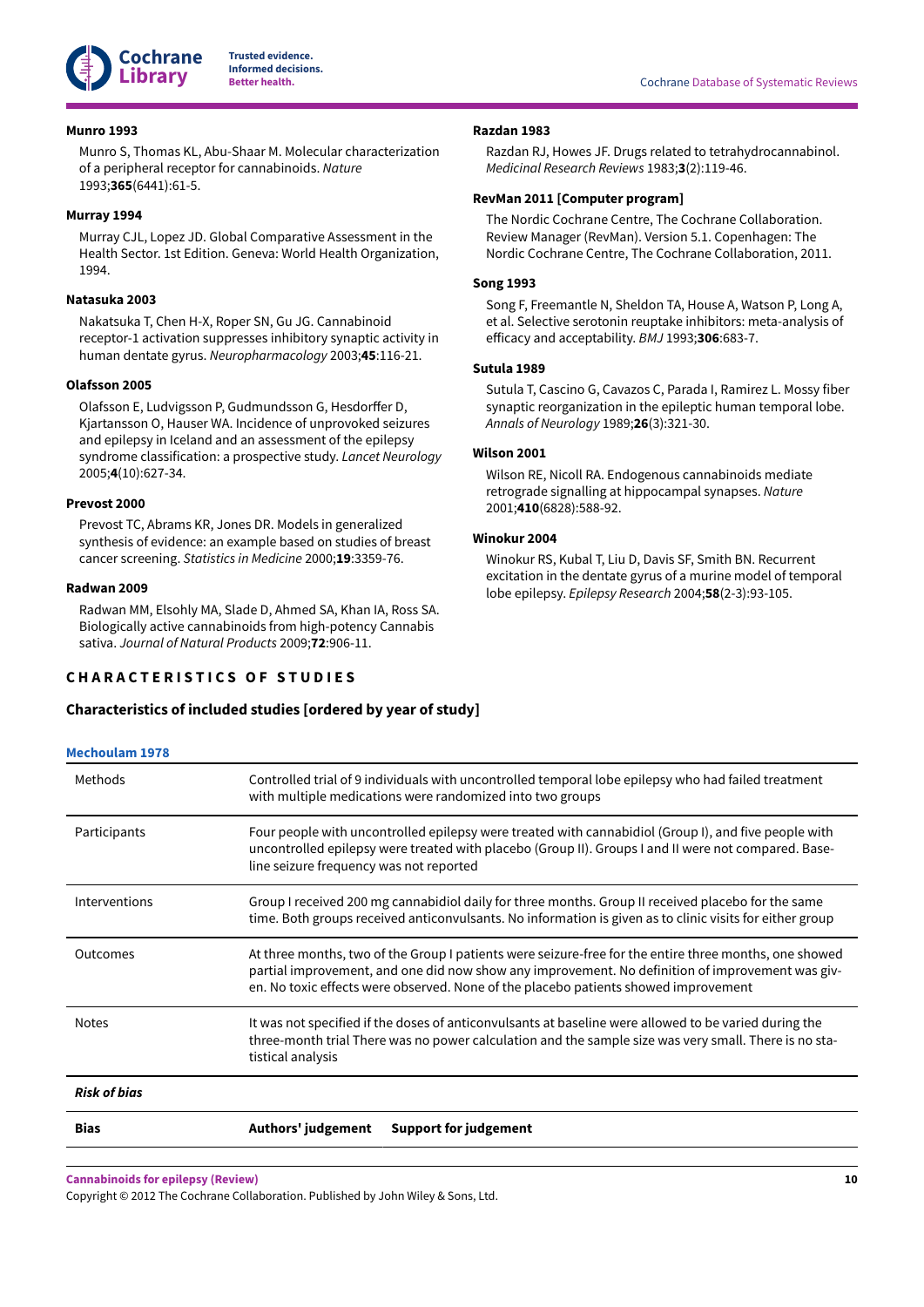## **[Mechoulam 1978](#page-9-5)**  *(Continued)*

| Random sequence genera-<br>tion (selection bias)                  | Unclear risk | No information given                                                                                                |
|-------------------------------------------------------------------|--------------|---------------------------------------------------------------------------------------------------------------------|
| Allocation concealment<br>(selection bias)                        | Unclear risk | No information given                                                                                                |
| Blinding (performance<br>bias and detection bias)<br>All outcomes | Unclear risk | The authors state this is a double-blind trial, but do not provide other informa-<br>tion to make this judgement    |
| Incomplete outcome data<br>(attrition bias)<br>All outcomes       | Low risk     | All patients accounted for                                                                                          |
| Selective reporting (re-<br>porting bias)                         | Unclear risk | No information given                                                                                                |
| Other bias                                                        | High risk    | There was no comparison between Group I and Group II to determine if their<br>baseline characteristics were similar |
| Orbit classification                                              | Low risk     | Not applicable                                                                                                      |

## **[Cunha](#page-9-3) 1980**

| Methods                                                  | Controlled trial of 15 epileptic patients, with a documented EEG (electroencephalogram) showing a<br>temporal lobe irritative activity, and who were having at least one generalized convulsion weekly, for a<br>period of at least one year. These patients were randomized into two groups                                          |                                                                                                                                                             |  |
|----------------------------------------------------------|---------------------------------------------------------------------------------------------------------------------------------------------------------------------------------------------------------------------------------------------------------------------------------------------------------------------------------------|-------------------------------------------------------------------------------------------------------------------------------------------------------------|--|
| Participants                                             | Seven patients were treated with cannabidiol (Group I) and eight patients served as controls (Group II).<br>One patient was transferred to the treatment group after one month. The baseline characteristics of<br>the groups were not compared. An intention-to-treat analysis was not performed                                     |                                                                                                                                                             |  |
| Interventions                                            | Both groups had two weeks to determine the baseline seizure frequency. Group I received 200 to 300<br>mg of cannabidiol daily for between three and 18 weeks. Group II received placebo                                                                                                                                               |                                                                                                                                                             |  |
| Outcomes                                                 | There were weekly visits at the hospital; there was no predetermined time for outcome determination.<br>At the time of last clinical evaluation, one placebo patient was seizure-free, and four treatment patients<br>were seizure-free                                                                                               |                                                                                                                                                             |  |
| <b>Notes</b>                                             | While not explicitly mentioned, based on their table IV, it seems that practitioners were allowed to in-<br>crease the dosage from 200 to 300 mg daily of cannabidiol. It does not mention if there were any in-<br>creases in the number of tablets of placebo. There was no power calculation and the sample size was<br>very small |                                                                                                                                                             |  |
| <b>Risk of bias</b>                                      |                                                                                                                                                                                                                                                                                                                                       |                                                                                                                                                             |  |
| <b>Bias</b>                                              | Authors' judgement                                                                                                                                                                                                                                                                                                                    | <b>Support for judgement</b>                                                                                                                                |  |
| Random sequence genera-<br>tion (selection bias)         | Unclear risk                                                                                                                                                                                                                                                                                                                          | No information given                                                                                                                                        |  |
| Allocation concealment<br>(selection bias)               | Unclear risk                                                                                                                                                                                                                                                                                                                          | No information given                                                                                                                                        |  |
| <b>Blinding (performance</b><br>bias and detection bias) | Unclear risk                                                                                                                                                                                                                                                                                                                          | Patients were allowed an increase in the dosage of cannabidiol from 2 to 3<br>tablets, and one patient was transferred from the control to treatment group. |  |

**Cannabinoids for epilepsy (Review)**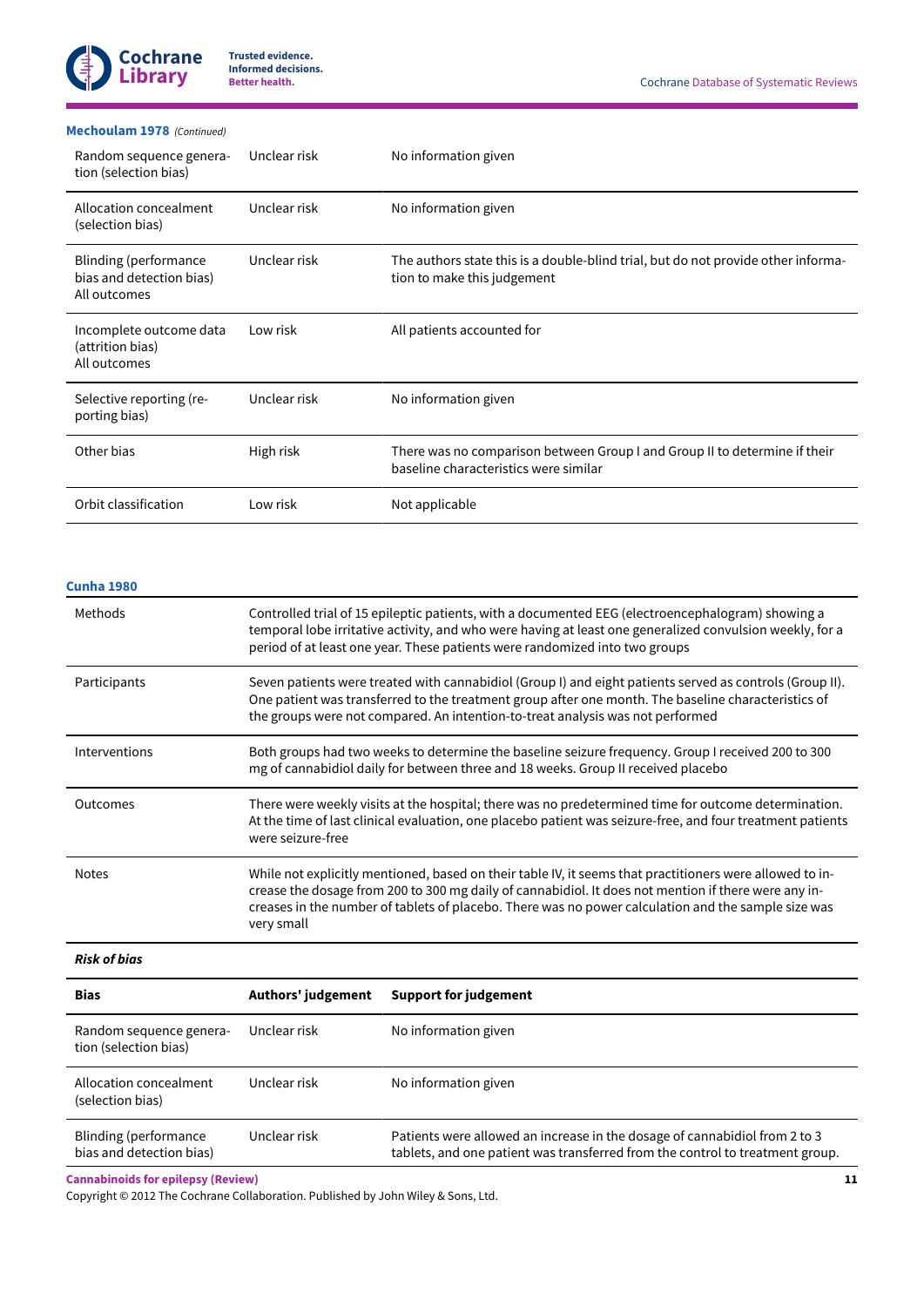

# **[Cunha](#page-9-3) 1980**  *(Continued)*

| All outcomes                                                |           | This increase may have unblinded the patients so treated. Also, this changing<br>suggests that the investigators were not blinded |
|-------------------------------------------------------------|-----------|-----------------------------------------------------------------------------------------------------------------------------------|
| Incomplete outcome data<br>(attrition bias)<br>All outcomes | High risk | No time for outcome given in trial                                                                                                |
| Selective reporting (re-<br>porting bias)                   | Low risk  | All patients were evaluated weekly                                                                                                |
| Other bias                                                  | High risk | There was no comparison between Group I and Group II to determine if their<br>baseline characteristics were similar               |
| Orbit classification                                        | Low risk  | Not applicable                                                                                                                    |

### **[Ames 1985](#page-9-4)**

| Methods         | Controlled trial of 12 institutionalized, mentally retarded patients with frequent seizures who were not<br>controlled on conventional anticonvulsant therapy. These patients were "arbitrarily" divided into two<br>groups; it is unclear if they were randomized. They recorded seizures and measured side effects                               |
|-----------------|----------------------------------------------------------------------------------------------------------------------------------------------------------------------------------------------------------------------------------------------------------------------------------------------------------------------------------------------------|
| Participants    | The abstract does not state if the patients were evenly split between the two groups. One group re-<br>ceived cannabidiol (Group I), and the other group received placebo (Group II). These patients were seg-<br>regated to one ward and observed with experienced nursing staff. The baseline characteristics of the<br>groups were not compared |
| Interventions   | One group was treated with 300 mg cannabidiol daily for the first week and then 200 mg daily for the<br>next three weeks (Group I), and the other was treated with placebo (Group II)                                                                                                                                                              |
| <b>Outcomes</b> | There was found to be no statistically significant difference in seizure frequency between the two<br>groups. Presumably, this occurred at the end of the four weeks, but this is not explicitly indicated. They<br>state there were "no immediate side effects except for mild drowsiness"                                                        |
| <b>Notes</b>    | This is a letter to the editor, and lacks a lot of details. There was no power calculation and the sample<br>size was very small                                                                                                                                                                                                                   |

# *Risk of bias*

| <b>Bias</b>                                                       | Authors' judgement | <b>Support for judgement</b>                                                                                    |
|-------------------------------------------------------------------|--------------------|-----------------------------------------------------------------------------------------------------------------|
| Random sequence genera-<br>tion (selection bias)                  | Unclear risk       | No information given                                                                                            |
| Allocation concealment<br>(selection bias)                        | Unclear risk       | No information given                                                                                            |
| Blinding (performance<br>bias and detection bias)<br>All outcomes | Unclear risk       | One of the experimenters was not blinded. Charts submitted to the unblinded<br>experimenter to analyze the data |
| Incomplete outcome data<br>(attrition bias)<br>All outcomes       | Unclear risk       | No information given                                                                                            |
| Selective reporting (re-<br>porting bias)                         | Unclear risk       | No information given                                                                                            |

**Cannabinoids for epilepsy (Review)**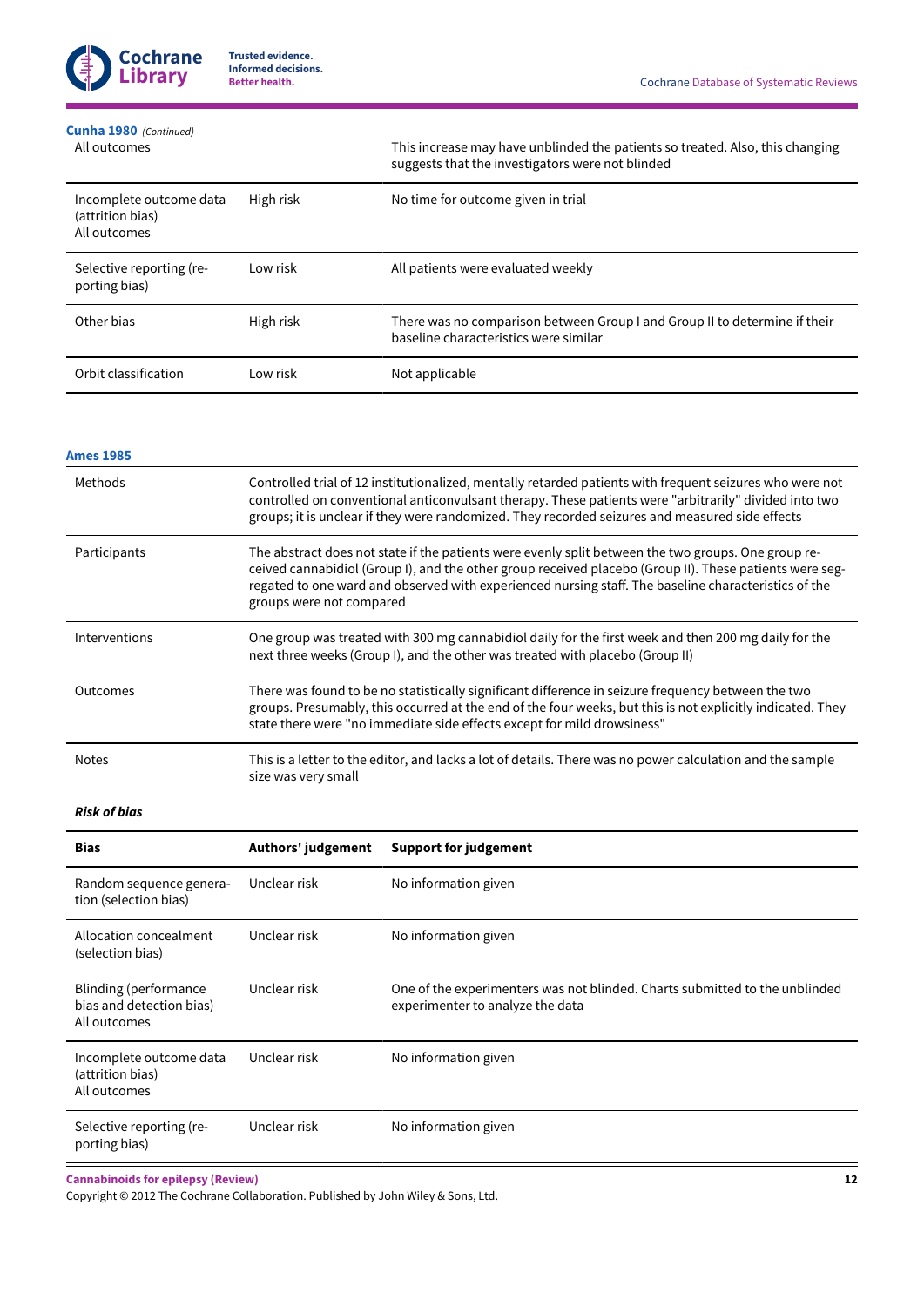

### **[Ames 1985](#page-9-4)**  *(Continued)*

| Other bias           | High risk | There was no comparison between Group I and Group II to determine if their<br>baseline characteristics were similar |
|----------------------|-----------|---------------------------------------------------------------------------------------------------------------------|
| Orbit classification | Low risk  | Not applicable                                                                                                      |

## **[Trembly](#page-9-6) 1990**

| Methods       | This is a randomized trial where there were two groups in a cross-over design. There were 12 patients<br>with incompletely controlled epilepsy which was reported in an abstract (Trembly 1990). That study<br>was summarized in a book chapter two years later by others, who report only 10 patients were part of<br>the study (Consroe 1992).                                                                                                                                                                                                                                                                                                                                                     |
|---------------|------------------------------------------------------------------------------------------------------------------------------------------------------------------------------------------------------------------------------------------------------------------------------------------------------------------------------------------------------------------------------------------------------------------------------------------------------------------------------------------------------------------------------------------------------------------------------------------------------------------------------------------------------------------------------------------------------|
| Participants  | The patients were incompletely controlled epileptic adults. See below for further details                                                                                                                                                                                                                                                                                                                                                                                                                                                                                                                                                                                                            |
| Interventions | Each patient served as his own control. There was a three-month period where the patients received<br>only their outpatient anti-epileptics. This was followed by six months of all patients receiving place-<br>bo, which was not blinded to investigators. Patients' anti-epileptic medications were allowed to be<br>changed during this period, but not afterwards. This was followed by randomization to control and<br>cannabidiol 100 mg given three times a day, for six months. Afterwards, patients on placebo received<br>treatment, and patients receiving treatment received placebo, for six months. Both groups, then had a<br>three-month period without either placebo or treatment |
| Outcomes      | The abstract (Trembly 1990) did not report statistical analysis of the trial outcomes/main effects, only<br>safety (lab tests) and verbal statements about "no discernable effect" on MMPI (Minnesota Multiphasic<br>Personality Inventory), Beck depression inventory, trail making test, and finger tapping test. Consroe's<br>book chapter in 1992 states that Trembly reported that there were "no effects on seizure pattern, char-<br>acter or frequency"                                                                                                                                                                                                                                      |
| <b>Notes</b>  | We attempted to contact authors for additional information. Trembly's group was no longer at the orig-<br>inal institution and could not be located. Consroe was emailed, and he did respond. We could not re-<br>solve the discrepancy between the book chapter and the abstract. The book chapter had a different<br>sample size, and additional reported outcomes                                                                                                                                                                                                                                                                                                                                 |

# *Risk of bias*

| <b>Bias</b>                                                       | Authors' judgement | <b>Support for judgement</b>                                           |
|-------------------------------------------------------------------|--------------------|------------------------------------------------------------------------|
| Random sequence genera-<br>tion (selection bias)                  | Unclear risk       | Information not specified                                              |
| Allocation concealment<br>(selection bias)                        | Unclear risk       | Information not specified                                              |
| Blinding (performance<br>bias and detection bias)<br>All outcomes | Unclear risk       | Single-blind for first part of study. The second part was double-blind |
| Incomplete outcome data<br>(attrition bias)<br>All outcomes       | Unclear risk       | Information not specified                                              |
| Selective reporting (re-<br>porting bias)                         | Unclear risk       | Information not specified                                              |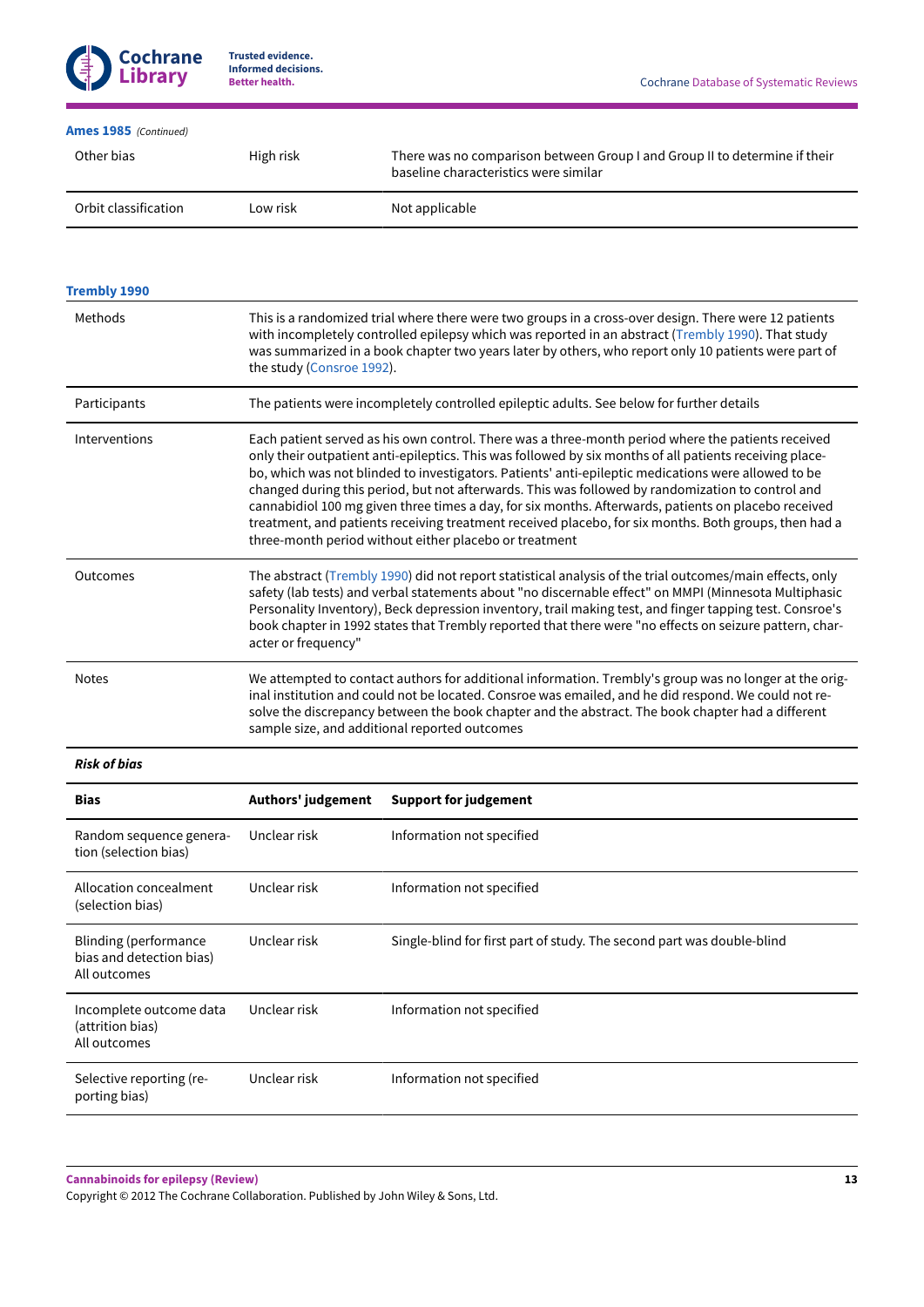**[Trembly](#page-9-6) 1990**  *(Continued)*

| Other bias           | High risk | Unclear why the information from original abstract is different than informa-<br>tion contained in Consroe 1992. This discrepancy is not talked about in Con-<br>sroe 1992. |
|----------------------|-----------|-----------------------------------------------------------------------------------------------------------------------------------------------------------------------------|
| Orbit classification | Low risk  | Not applicable                                                                                                                                                              |

# <span id="page-15-0"></span>**Characteristics of excluded studies [ordered by year of study]**

| <b>Study</b>      | <b>Reason for exclusion</b>                                                                                                                                                                                                                                                                                                                                                                                                                 |
|-------------------|---------------------------------------------------------------------------------------------------------------------------------------------------------------------------------------------------------------------------------------------------------------------------------------------------------------------------------------------------------------------------------------------------------------------------------------------|
| <b>Davis 1949</b> | This study is of five institutionalized children who received two homologs of THC. Two respond-<br>ed to the first homolog. One more responded to the second homolog, but another's seizures wors-<br>ened. Response was not quantified. The time of treatment was seven weeks.                                                                                                                                                             |
|                   | Since there was no control group, this is an observational study, and was excluded. It did not have<br>the primary outcome.                                                                                                                                                                                                                                                                                                                 |
| Keeler 1967       | A 29-year-old with generalized tonic clonic (GTC) seizures with EEG findings consistent with that,<br>had been seizure-free for six months after stopping his two anti-epileptic medications. On the same<br>time period when he started using marijuana regularly, he had a recurrence of 3 GTCs.                                                                                                                                          |
|                   | This was a case report, and so was excluded.                                                                                                                                                                                                                                                                                                                                                                                                |
| Perez-Reyes 1974  | A patient with epilepsy with a baseline of diffuse spike and wave during sleep. During sleep, he had<br>an infusion of cannabidiol, and the frequency of spike and wave increased. No statistics were done.                                                                                                                                                                                                                                 |
|                   | This was a case report, and so was excluded.                                                                                                                                                                                                                                                                                                                                                                                                |
| Consroe 1975      | A patient with seizures resistant to phenobarbital and diphenylhydantoin became seizure-free<br>when he smoked marijuana. His seizures returned when he ran out of medications, suggesting it<br>was the combination of medications and marijuana that controlled his seizures.                                                                                                                                                             |
|                   | This is a case report, and so was excluded.                                                                                                                                                                                                                                                                                                                                                                                                 |
| Feeney 1976       | This letter described that a physician sent out 330 surveys about prescribed and illegal drug use<br>of patients from the Convulsive Disorder Unit of the Bernalillo County Medical Center. Of the 98 re-<br>sponses, 72 were considered epileptics. Of these, 13 reported using marijuana, and one felt it made<br>his seizures better and another felt is made his seizures worse.                                                        |
|                   | This is a cross-sectional study, and so was excluded.                                                                                                                                                                                                                                                                                                                                                                                       |
| Carlini 1981      | This article reported the effects of cannabidiol in healthy volunteers, people with insomnia, and<br>people with epilepsy; however the sample with epilepsy was already reported by Cunha 1980<br>(which is in this review). No additional information was included in this paper than the original<br>study.                                                                                                                               |
|                   | This study included information published in another article, Cunha 1980, and so was excluded.                                                                                                                                                                                                                                                                                                                                              |
| Ng 1990           | This study examined illicit drug use among 308 patients with first seizure versus 294 controls ad-<br>mitted for an acute surgical condition as an emergency. While there were more men in the group<br>of cases, there was significantly less marijuana use than the controls, and significantly more heroin<br>use than controls. The authors suggest that this means that heroin is pro-convulsant and marijua-<br>na is anticonvulsant. |
|                   | This is a case-control study, and so was excluded.                                                                                                                                                                                                                                                                                                                                                                                          |

**Cannabinoids for epilepsy (Review)**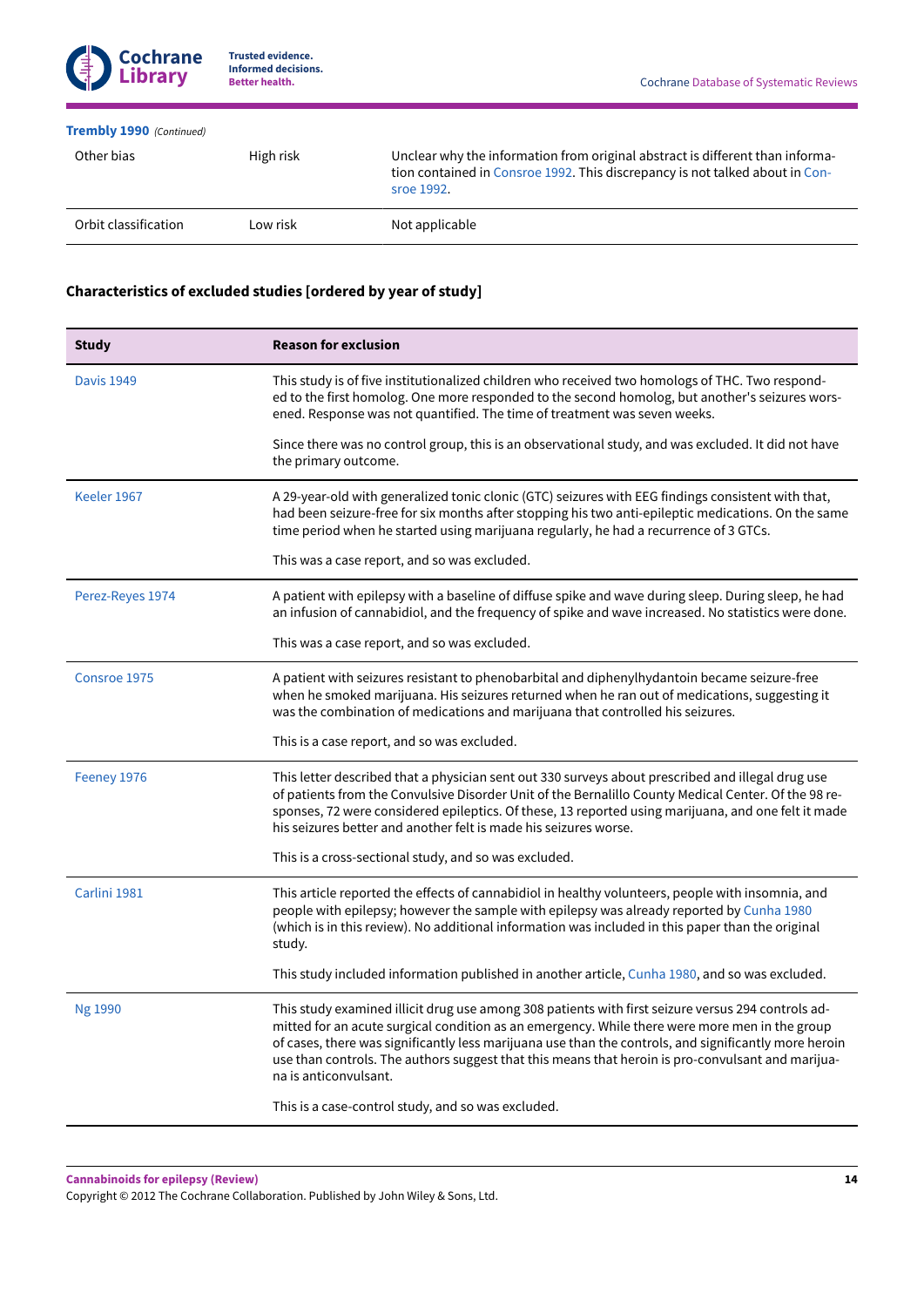**Cochrane Library**

| <b>Study</b>      | <b>Reason for exclusion</b>                                                                                                                                                                                                                                                                                                                                                                                                                                          |
|-------------------|----------------------------------------------------------------------------------------------------------------------------------------------------------------------------------------------------------------------------------------------------------------------------------------------------------------------------------------------------------------------------------------------------------------------------------------------------------------------|
| Ellison 1990      | A 29-year-old with bipolar disorder and alcohol abuse, who had an electrical shock. He was smok-<br>ing marijuana. When he stopped, he began to have confusional episodes with an aura of burnt bat-<br>teries. He had focal spike and wave on EEG (electroencephalogram). He was started on an AED<br>(antiepileptic drug) and resumed marijuana use. When he stopped marijuana again, his spells re-<br>turned. He restarted the marijuana, and his spells stopped |
|                   | This was a case report, and so was excluded.                                                                                                                                                                                                                                                                                                                                                                                                                         |
| <b>Brust 1992</b> | This is a follow-up of the Ng 1990 study using the same patients. They found that, for men, the odds<br>ratio (OR) of unprovoked seizures was: OR 0.36 (0.18 to 0.74) and provoked seizures: OR 0.18 (0.04<br>to 0.84), if the patient had used marijuana within the last three months. A similar effect was not<br>seen among women. The authors suggest that their data proves marijuana is protective of both<br>provoked and unprovoked seizures, for men.       |
|                   | This is still a case-control study, and so was excluded.                                                                                                                                                                                                                                                                                                                                                                                                             |
| Consroe 1992      | This book chapter includes additional information that was not included in Trembly 1990, which<br>we have included when describing the abstract. It does not contain any additional studies. We tried<br>to contact the authors of this chapter for more information and did not get a response.                                                                                                                                                                     |
| Gordon 2001       | The authors of this study informally spoke with more than 215 patients in their practice with active<br>epilepsy, who either used marijuana intermittently or regularly. They found that 194 patients (90%)<br>did not identify a relationship between marijuana use and seizure frequency. Sixteen (7%) believed<br>their seizures were less frequent, and 5 (2%) believed their seizures were less frequent.                                                       |
|                   | This is a descriptive study, and so was excluded.                                                                                                                                                                                                                                                                                                                                                                                                                    |
| Lorenz 2003       | This abstract from the International Association for Cannabis as Medicine 2003 conference de-<br>scribed eight children aged three to 14 who were treated with THC $(\Delta^9$ -tetrahydrocannabinol).<br>Four of these children had epilepsy. Of these four, the effect of THC could not be assessed in one,<br>one had no effect on his seizures, and for two the frequency of their seizures decreased (without ex-<br>plicitly saying what decreased meant).     |
|                   | This is an observational study, and so was excluded.                                                                                                                                                                                                                                                                                                                                                                                                                 |
| Lorenz 2004       | This is the published form of the abstract Lorenz 2003. There remains no quantification about what<br>decrease was for the two patients. It remains an observational study, and so remains excluded.                                                                                                                                                                                                                                                                 |
| <b>Gross 2004</b> | Of 138 patients who agreed to participate in a survey, 28 were active users of marijuana. Of those<br>28, 19 felt that their seizure severity was improved, and 15 felt that their seizure frequency was im-<br>proved. None felt that either become worse. In addition, three felt that medication side effects<br>were improved and one felt that medication side effects were worsened.                                                                           |
|                   | This is a cross-sectional study, and so was excluded.                                                                                                                                                                                                                                                                                                                                                                                                                |
| Mortati 2007      | A 45-year-old with cerebral palsy and epilepsy had marked improvement of his seizures with mari-<br>juana use. While taking marijuana his seizure frequency went from multiple per day to rarely.                                                                                                                                                                                                                                                                    |
|                   | This was a case report, and so was excluded.                                                                                                                                                                                                                                                                                                                                                                                                                         |
| <b>Lutz 2008</b>  | This review talks about how the endocannabinoid system may be implicated in showing how<br>febrile seizures in children may lead to long term changes.                                                                                                                                                                                                                                                                                                               |
|                   | This paper is expert opinion, and so was excluded.                                                                                                                                                                                                                                                                                                                                                                                                                   |
|                   |                                                                                                                                                                                                                                                                                                                                                                                                                                                                      |

THC (Δ9-tetrahydrocannabinol )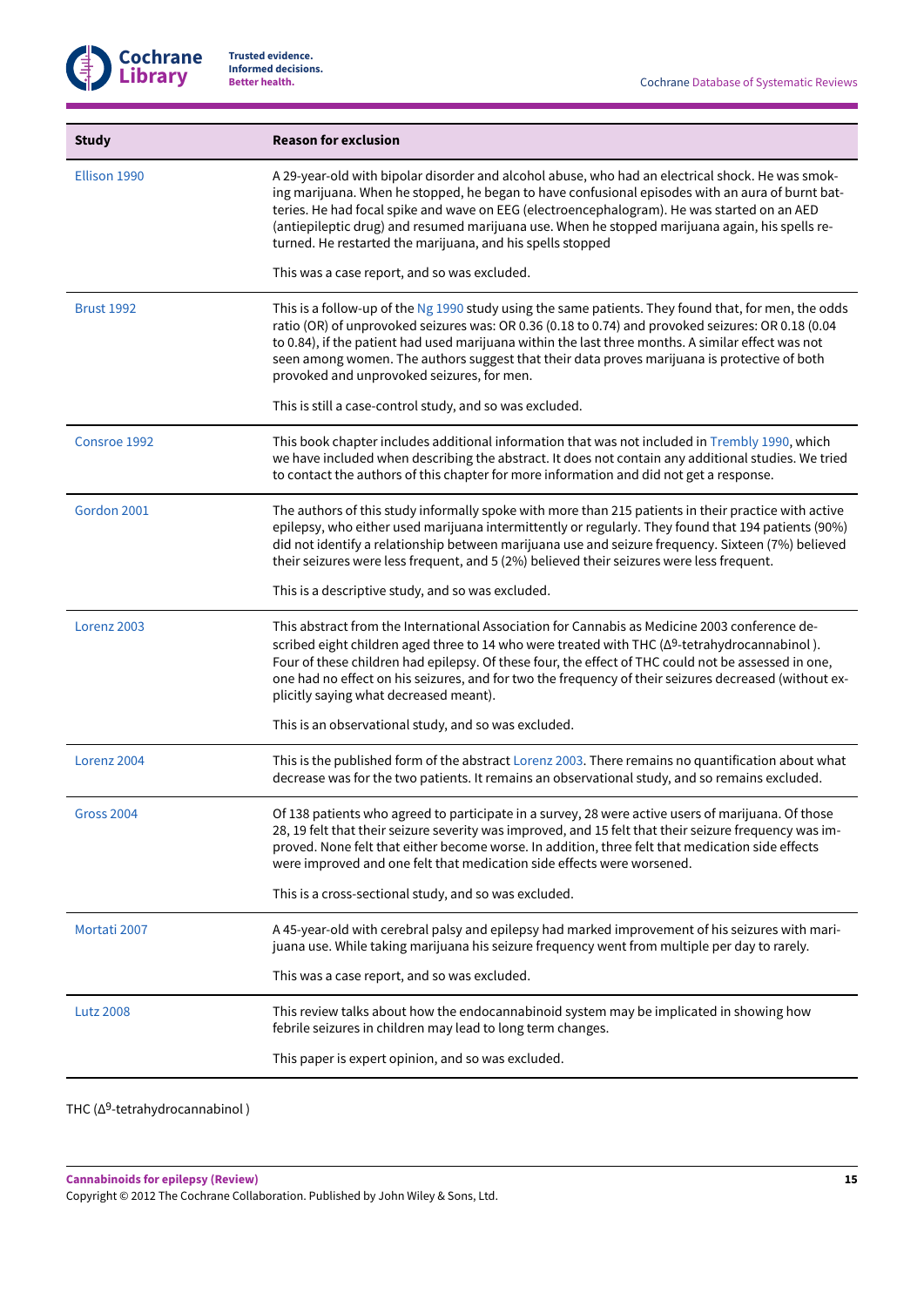

### <span id="page-17-0"></span>**A P P E N D I C E S**

# <span id="page-17-1"></span>**Appendix 1. CENTRAL search strategy**

- #1 MeSH descriptor Epilepsy explode all trees
- #2 MeSH descriptor Seizures explode all trees
- #3 epilep\* or seizure\* or convulsion\*
- #4 (#1 OR #2 OR #3)
- #5 MeSH descriptor Cannabis explode all trees
- #6 (marijuana)
- #7 (cannabis)
- #8 MeSH descriptor Cannabinoids explode all trees
- #9 (cannabinoid\*)
- #10 (tetrahydrocannabinol)
- #11 (cannabinol)
- #12 (dronabinol)
- #13 (#5 OR #6 OR #7 OR #8 OR #9 OR #10 OR #11 OR #12)
- #14 (#4 AND #13)

# <span id="page-17-2"></span>**Appendix 2. MEDLINE (PubMed) search strategy**

This strategy is based on the Cochrane Highly Sensitive Search Strategy for identifying randomized trials published in [Lefebvre](#page-10-21) 2011.

#1 "Cannabis"[Mesh] #2 cannabis[Text word] #3 "Cannabinoids"[Mesh] #4 cannabinoids[Text Word] #5 marijuana[Text Word] #6 tetrahydrocannabinol[Text Word] #7 cannabinol[Text Word] #8 dronabinol[Text Word] #9 #1 or #2 or #3 or #4 or #5 or #6 or #7 or #8 #10 "Epilepsy"[Mesh] #11 epilep\*[Text Word] #12 "Seizures"[Mesh] #13 seizure\*[Text Word] #14 convuls\*[Text Word] #15 #10 or #11 or #12 or #13 or #14 #16 #9 and #15 #17 randomized controlled trial[pt] #18 controlled clinical trial[pt] #19 randomized[tiab] #20 placebo[tiab] #21 clinical trials as topic[Mesh:NoExp] #22 randomly[tiab] #23 trial[ti] #24 #17 or #18 or #19 or #20 or #21 or #22 or #23 #25 animals[Mesh] not humans[Mesh] #26 #24 not #25 #27 #26 and #16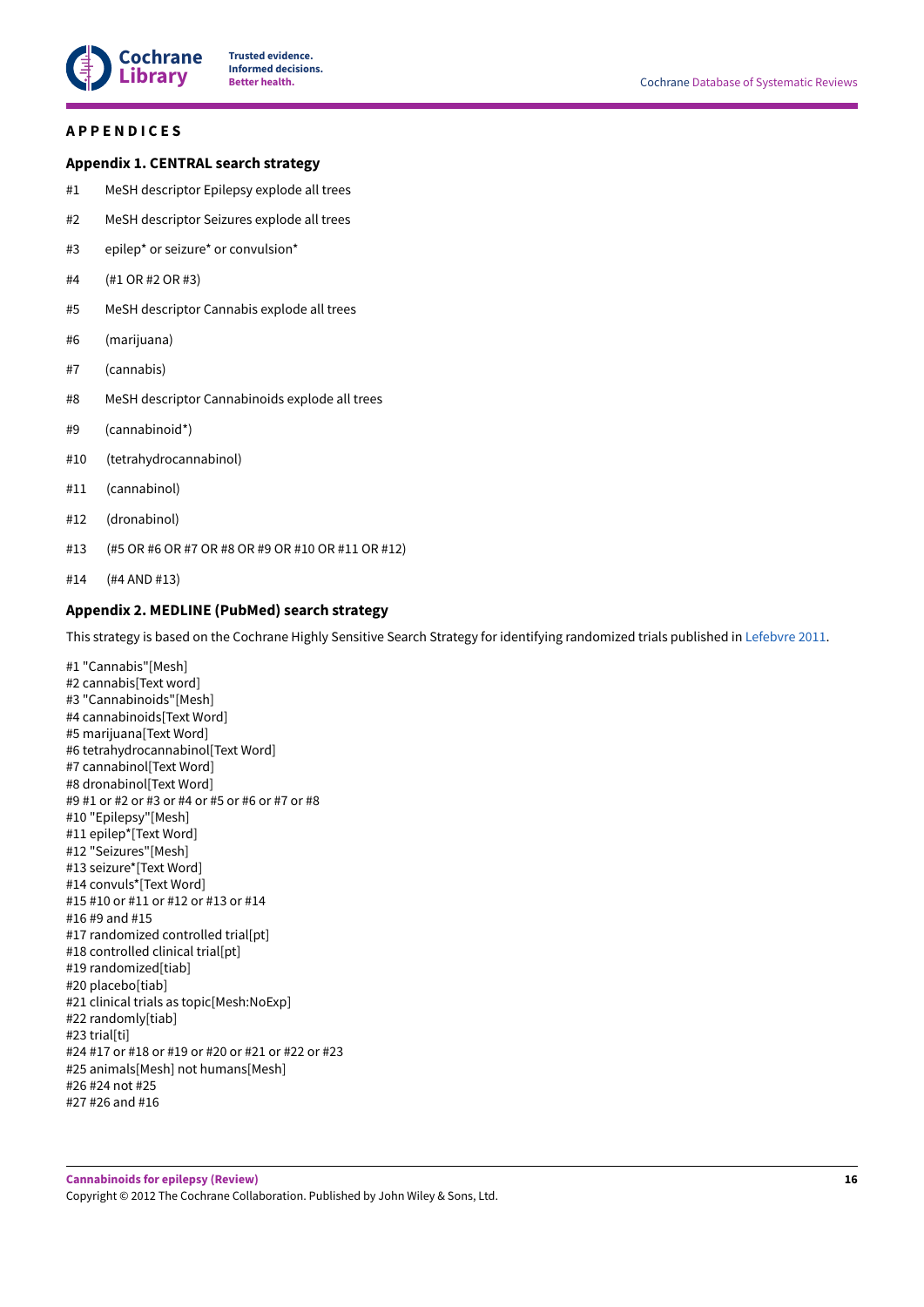

# <span id="page-18-0"></span>**Appendix 3. CINAHL search strategy**

| S19             | S9 and S13 and S18                                                       |
|-----------------|--------------------------------------------------------------------------|
| S <sub>18</sub> | S14 or S15 or S16 or S17                                                 |
| S17             | TX cannabinol or TX dronabinol                                           |
| S <sub>16</sub> | TX marijuana or TX tetrahydrocannabinol                                  |
| S <sub>15</sub> | TX cannabis or TX cannabinoid*                                           |
| S <sub>14</sub> | (MH "Cannabis")                                                          |
| S <sub>13</sub> | S10 or S11 or S12                                                        |
| S <sub>12</sub> | (MH "Seizures+")                                                         |
| <b>S11</b>      | (MH "Epilepsy+")                                                         |
| S <sub>10</sub> | epilep* or seizure* or convulsi*                                         |
| S9              | (S1 or S2 or S3 or S4 or S5 or S6 or S7 or S8)                           |
| S <sub>8</sub>  | MJ placebo                                                               |
| S7              | KW random* assign* or KW random* allocat* or KW placebo*                 |
| S <sub>6</sub>  | TI random* assign* or TI random* allocat* or TI placebo*                 |
| S <sub>5</sub>  | AB random* assign* or AB random* allocat* or AB placebo*                 |
| S <sub>4</sub>  | TI clinical trial* or AB clinical trial* or KW clinical trial*           |
| S <sub>3</sub>  | AB single blind or AB double blind or AB treble blind or AB triple blind |
| S <sub>2</sub>  | TI single blind or TI double blind or TI treble blind or TI triple blind |
| S <sub>1</sub>  | TI randomi* or AB randomi* or KW randomi*                                |

# <span id="page-18-1"></span>**Appendix 4. ISI Web of Knowledge search strategy**

| #7 | #6 AND #5<br>DocType=All document types; Language=All languages;                                                                                     |
|----|------------------------------------------------------------------------------------------------------------------------------------------------------|
| #6 | Title=(random*) OR Title=(placebo*) OR Title=(double blind) OR Title=(trial) OR Title=(study)<br>DocType=All document types; Language=All languages; |
| #5 | #4 AND #1<br>DocType=All document types; Language=All languages;                                                                                     |

**Cannabinoids for epilepsy (Review)**